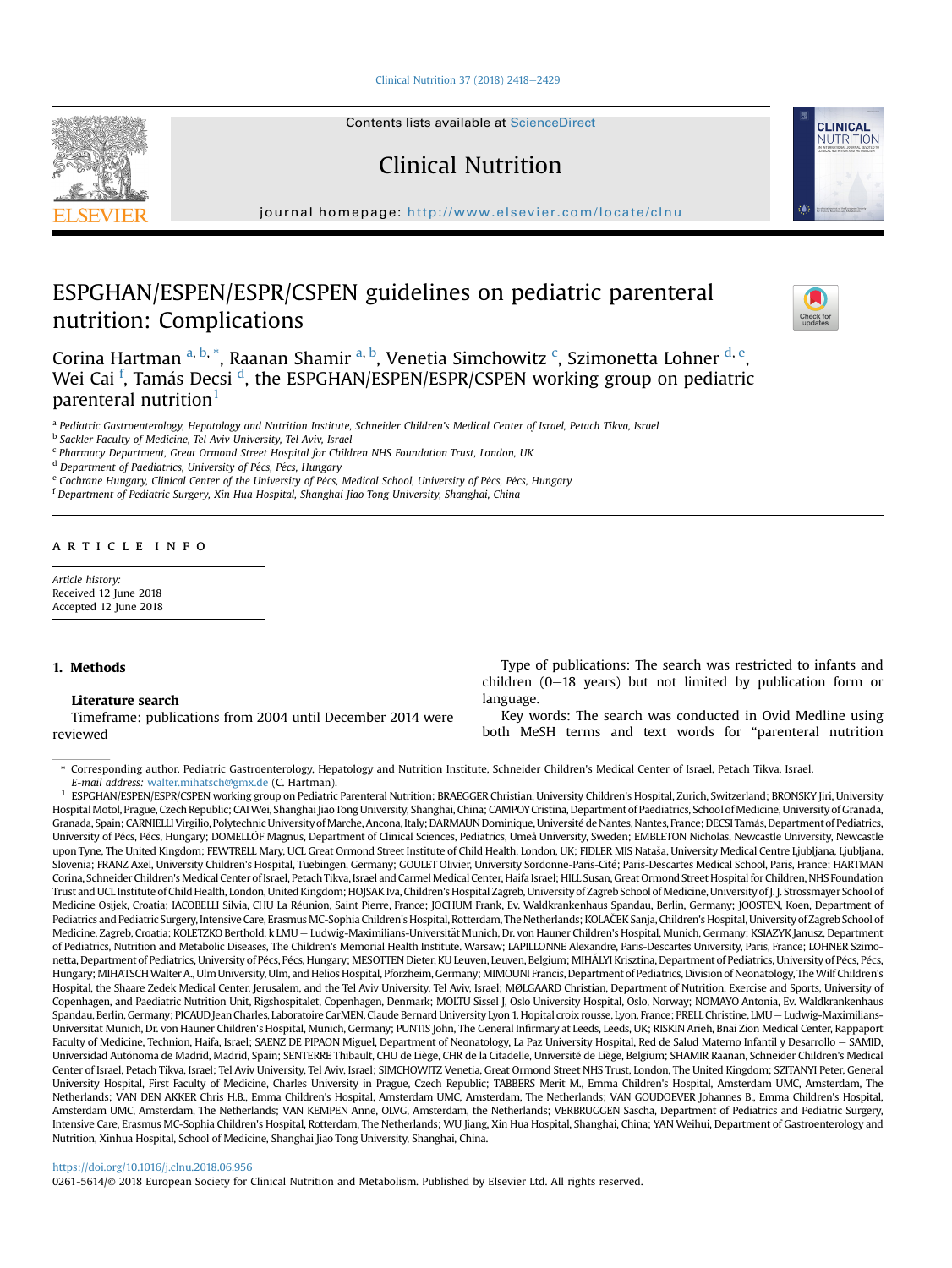complications". In parallel an expert search was conducted focusing on specific subtopics of parenteral nutrition complications.

Titles and abstracts retrieved by electronic and expert searches were first screened by a collaborator of Cochrane Hungary and clearly irrelevant abstracts were removed. Subsequently, members of the Working Group screened titles and abstracts for eligibility. Full texts of all potentially relevant manuscripts were retrieved and assessed.

damage; 2) admixture stability; 3) interactions between PN and medications; 4) metabolic bone disease; 5) hepatobiliary complications; and 6) effects of PN on growth parameters.

Other types of complications (e.g. metabolic or nutritional complications, Refeeding syndrome) are described in other chapters of this Guideline.

#### Table 14.1: Recommendations for the prevention of complications

| R 14.1  | Any child with IF and an indwelling CVC is at significant risk for CRBSI and, accordingly, any fever (temperature >38.5 or rise >1 °C), or change in clinical or<br>laboratory parameters should raise the suspicion of CLABSI until proven otherwise (LOE $2+$ , RG B, strong recommendation) |
|---------|------------------------------------------------------------------------------------------------------------------------------------------------------------------------------------------------------------------------------------------------------------------------------------------------|
| R 14.2  | Paired quantitative blood cultures taken simultaneously from both the CVC and a peripheral vein should ideally be obtained when a CRBSI is suspected and<br>before the start of antibiotic therapy (extrapolated from adult studies rated as LOE $2++$ , RG B, strong recommendation)          |
| R 14.3  | The most readily available technique to confirm CRBSI without catheter removal is the calculation of DTP (differential time to diagnosis) between blood                                                                                                                                        |
|         | cultures drawn from the catheter and from a peripheral vein or separate lumen (extrapolated from adult studies rated as LOE $2++$ , RG B, strong<br>recommendation)                                                                                                                            |
| R 14.4  | Empirical antibiotic therapy for CRBSI should usually include coverage for Gram-positive coagulase-negative or -positive staphylococci and Gram-negative<br>bacilli (extrapolated from adult studies rated as LOE $2++$ , RG B, strong recommendation)                                         |
| R 14.5  | The duration of antimicrobial therapy for CRBSI with retained catheter is generally 10–14-days, assuming clinical and microbiological response within 48<br>$-72$ h and no evidence of complications (extrapolated from adult studies rated as LOE $2++$ , RG B, strong recommendation).       |
| R 14.6  | Removal of the CVC is recommended in the presence of clinical deterioration or persisting or relapsing bacteremia, presence of suppurative complications or<br>for particular infectious agents (extrapolated from adult studies rated as LOE $2++$ , RG B, strong recommendation)             |
| R 14.7  | Thrombotic catheter occlusion and CVC related thrombosis require thorough investigation and treatment as they may be associated with significant                                                                                                                                               |
|         | morbidity (LOE 2–, RG B, strong recommendation)                                                                                                                                                                                                                                                |
| R 14.8  | Fibrinolytics are the drug class of choice for treating thrombus-occluded catheters. Tissue plasminogen activator (tPA, alteplase) is currently the                                                                                                                                            |
|         | recommended agent; however, urokinase and recombinant urokinase (rUK) can also be used (LOE $2+$ , RG B, strong recommendation)                                                                                                                                                                |
| R 14.9  | The recommended management of acute and symptomatic CVC-related thrombosis depends on the requirement for the CVC and usually requires                                                                                                                                                         |
|         | antithrombotic medication (LOE $2+$ , RG B, strong recommendation)                                                                                                                                                                                                                             |
| R 14.10 | Proper positioning of the catheter tip and immediate investigation when catheter breakage or fluid extravasation are suspected should be implemented in<br>order to prevent the occurrence of significant morbidity (LOE 4, RG 0, strong recommendation)                                       |
| R 14.11 | Appropriate measures to secure the catheter in place and education for users on correct maintenance and safety of the catheter are strongly recommended                                                                                                                                        |
|         | (GPP, strong recommendation                                                                                                                                                                                                                                                                    |
| R 14.12 | PN should be administered wherever possible using an admixture formulation validated by a licensed manufacturer or suitably qualified institution (GPP,                                                                                                                                        |
|         | strong recommendation)                                                                                                                                                                                                                                                                         |
| R 14.13 | A matrix table should be sought from the supplier of the formulation detailing permissible limits for additions of electrolytes and other additives (GPP, strong<br>recommendation)                                                                                                            |
| R 14.14 | Alternative ingredients should not be substituted without expert advice or repeat validation (GPP, strong recommendation)                                                                                                                                                                      |
| R 14.15 | Phosphate should be added in an organic-bound form to prevent the risk of calcium-phosphate precipitation (GPP, strong recommendation)                                                                                                                                                         |
| R 14.16 | If inorganic phosphate is used, stability matrices and order of mixing must be strictly adhered to (GPP, strong recommendation)                                                                                                                                                                |
| R 14.17 | When '2 in 1' admixtures with Y-site lipids added are used, addition of lipids should be fully validated by the manufacturer or accredited laboratory, or the<br>lipid infused through an alternative line (GPP, strong recommendation)                                                        |
| R 14.18 | Mixing of medications with PN in administration lines should be avoided unless validated by the manufacturer or accredited laboratory (GPP, strong<br>recommendation)                                                                                                                          |
| R 14.19 | Multi-layer bags which are impermeable to oxygen are recommended for PN administration (GPP, strong recommendation)                                                                                                                                                                            |
| R 14.20 | Light protection is recommended for both PN bags and administration sets (LOE 3, RG 0, strong recommendation)                                                                                                                                                                                  |
| R 14.21 | The recommended delivery site for PN is via a central line; however peripheral PN can also be given for short periods (LOE 3; RG 0, strong recommendation)                                                                                                                                     |
| R 14.22 | The osmolarity of peripheral PN solution should be kept less than 900 mosmol/l (LOE 3; RG 0, conditional recommendation)                                                                                                                                                                       |
| R 14.23 | In children on home PN, regular measurements of urinary calcium, plasma calcium, phosphorus, parathyroid hormone and 25-OH vitamin D concentrations                                                                                                                                            |
|         | and serum alkaline phosphatase activity should be performed (LOE $2+$ , RG B, strong recommendation)                                                                                                                                                                                           |
| R 14.24 | Ingredients with the lowest amount of aluminum are advocated for the preparation of parenteral nutrition solutions provided to patients receiving PN (LOE<br>$2++$ , RG B, strong recommendation)                                                                                              |
| R 14.25 | Regular assessment of bone mineralization should be performed (LOE $2-$ , RG B, strong recommendation)                                                                                                                                                                                         |
| R 14.26 | The risk of liver disease may be decreased by reducing patient-related and PN-related risk factors (LOE $2+$ , RG B, strong recommendation)                                                                                                                                                    |
| R 14.27 | In patients with intestinal failure-associated liver disease, maximizing enteral intake as tolerated may improve liver disease outcome (GPP, strong<br>recommendation)                                                                                                                         |
| R 14.28 | In patients on long-term and home PN, cyclic of PN infusion is recommended as soon as metabolic and fluid status allows (LOE 3, RG 0, strong<br>recommendation)                                                                                                                                |
| R 14.29 | Pure soybean-based lipid emulsions should be avoided in the presence of cholestasis (LOE 3, RG 0, strong recommendation)                                                                                                                                                                       |
| R 14.30 | The use of mixed LEs may be encouraged in IF patients for long term PN (LOE 3, RG 0, conditional recommendation)                                                                                                                                                                               |
| R 14.31 | The initiation of ursodeoxycholic acid may be considered in the presence of biochemical signs of cholestasis (LOE 3, RG 0, conditional recommendation)                                                                                                                                         |
| R 14.32 | Early referral to an experienced pediatric intestinal failure rehabilitation/transplantation centre is recommended in infants/children with intestinal failure-<br>associated liver disease (GPP, strong recommendation)                                                                       |
| R 14.33 | All patients on long term PN require regular monitoring of growth and body composition (LOE 2–, RG B, strong recommendation)                                                                                                                                                                   |
|         |                                                                                                                                                                                                                                                                                                |

# 2. Introduction

# 3. Complications of central venous catheters

This chapter handles the following main areas where complications during parenteral nutrition may arise: 1) CVC related complications including infection, occlusion, central venous thrombosis, pulmonary embolism and accidental removal or

# 3.1. Infections

Central line-associated bloodstream infections (CLABSIs) are the most common, serious complication associated with central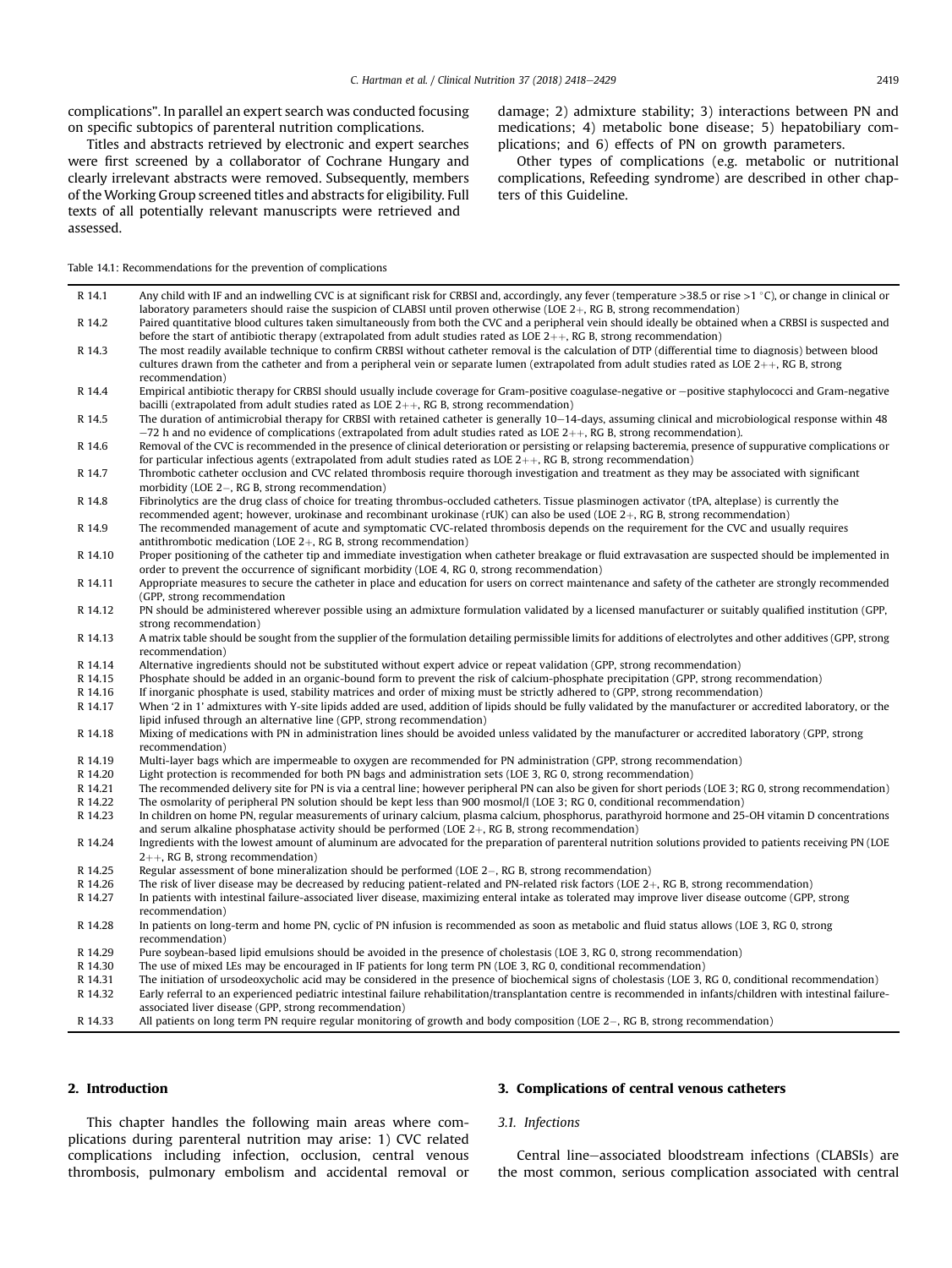venous catheters (CVC) use. CLABSIs are a significant cause of morbidity and mortality in pediatric patients with intestinal failure (IF) who are parenteral nutrition (PN) dependent. Intravenous access is a lifeline for these patients, and the loss of vascular sites is an indication for intestinal transplantation  $[1,2]$  (LOE 2-). Furthermore, recurrent sepsis is also a major cause of IF-associated liver disease (IFALD)  $[3-5]$  $[3-5]$  $[3-5]$  (LOE 2-). Unless an alternative source is identified, all bloodstream infections in patients with a CVC are classified as CLABSI. When evidence confirms that the colonized device is the true source of infection, the more specific diagnosis of catheter related blood stream infection (CRBSI) is used  $[6]$  (LOE 2+).

The reported incidence of CRBSI in the pediatric literature is between 3.8 and 11.3 infections per 1000 catheter days, depending on patient and catheter variables  $[7]$  (LOE 2+). In children with IF the range of CRBSI is very similar,  $1.2-10.2 \pm 6.2$  per 1000 catheter days  $[8-10]$  $[8-10]$  $[8-10]$  (LOE 3). The estimated reported frequency of CRBSI in home PN (HPN) patients in the literature varies between 0.34 and 3.94 episodes per catheter year  $[10-13]$  $[10-13]$  $[10-13]$  (LOE 3). Prevention focused protocols can reduce this rate to less than 1 per 1000 catheter-days [\[14\]](#page-9-0) (LOE 2+). The major pathogens isolated are Gram-positive coagulase-negative (30-40%) or -positive (7.7-15%) staphylococci, Gram-negative bacteria (30 $-40\%$ ), fungi (4.6 $-6\%$ ) or polymicrobial flora (12%) [\[9,10,15\]](#page-9-0) (LOE 3).

Risk factors that have been associated with an increased rate of CRBSI include prematurity, malignancy, previous abdominal surgery, small bowel length, presence of an enterostomy, lack of enteral nutrition, use of catheter for PN and duration of PN and use of antacids  $[16]$  (LOE 2+)  $[17]$ ; (LOE 3)  $[18]$ ; (LOE 2+). Medicard insurance and age <1 year were also associated with increased risk for CRBSI (odds ratio [OR], 4.4 [95% CI, 1.13-16.99] and 6.6 [1.50–28.49], respectively;  $P < .05$ ) in children on HPN [\[19\]](#page-9-0) (LOE 3).

3.1.1. Diagnosis of CRBSI

| R 14.1 | Any child with IF and an indwelling CVC is at significant risk for<br>CRBSI and, accordingly, any fever (temperature >38.5 or rise<br>$>1$ °C), or change in clinical or laboratory parameters should<br>rise the suspicion of CLABSI until proven otherwise (LOE $2+$ ; RG<br>B, strong recommendation, strong consensus)                                |
|--------|-----------------------------------------------------------------------------------------------------------------------------------------------------------------------------------------------------------------------------------------------------------------------------------------------------------------------------------------------------------|
| R 14.2 | Paired quantitative blood cultures taken simultaneously from<br>both the CVC and a peripheral vein should ideally be obtained<br>when a CRBSI is suspected and before the start of antibiotic<br>therapy (extrapolated from adult studies rated as LOE $2++$ , RG<br>B, strong recommendation, strong consensus)                                          |
| R 14.3 | The most readily available technique to confirm CRBSI without<br>catheter removal is the calculation of DTP (differential time to<br>diagnosis) between blood cultures drawn from the catheter and<br>from a peripheral vein or separate lumen (extrapolated from<br>adult studies rated as LOE $2++$ , RG B, strong recommendation,<br>strong consensus) |

Any child with IF and an indwelling CVC is at significant risk for CLABSI and, accordingly, any fever (temperature >38.5 or rise  $>1$  °C), lethargy, metabolic acidosis, hypoglycemia, thrombocytopenia or ileus in an IF patient must be presumed to be due to a CLABSI until proven otherwise  $[6,20]$  (LOE 2+). The US Center for Disease Control and Prevention has published guidelines for the diagnosis of CRBSI, mainly involving matching peripheral blood cultures with catheter blood or tip cultures  $[6,20]$ . However, few studies exist to validate these criteria in children and modified diagnostic criteria are often applied for practical purposes. A definitive diagnosis of a CVC-related infection can be challenging, especially in children. Standard qualitative peripheral blood culture remains the most commonly performed investigation for CRBSI, but does not indicate the source or quantity of organisms and is subject to contamination. In contrast, paired quantitative blood cultures taken simultaneously from both the CVC and a peripheral vein represent a considerable improvement, and should be obtained before initiation of antimicrobial therapy  $[6,20]$  (LOE 2++ in adults).

Confirmatory tests for the diagnosis of CRBSI include: culture of the same organism from at least 1 percutaneous blood culture and from a culture of the catheter tip when the catheter is removed, or 2 positive blood samples, one from the CVC and the other from a peripheral vein, that meet CRBSI criteria for quantitative blood cultures or differential time to positivity (DTP). For quantitative blood cultures, a colony count of microbes grown from blood obtained through the catheter hub that is at least 3-fold greater than the colony count from blood obtained from a peripheral vein best defines CRBSI. The most readily available technique to confirm CRBSI without catheter removal is the calculation of DTP between blood cultures drawn from the catheter and from a peripheral vein or separate lumen. For DTP, growth of microbes from a blood sample drawn from a catheter hub at least 2 h before microbial growth is detected in a blood sample obtained from a peripheral vein best defines CRBSI  $[6,20]$  (LOE 2++ in adults). In a recent retrospective study in the NICU, optimal DTP cutoff for the diagnosis of CRBSI was >1 h, with a sensitivity of 94%, specificity of 71%, positive predictive value of 88%, and negative predictive value of 83%, suggesting that DTP of paired blood cultures may have some potential in the diagnosis of catheter related infections in this setting [\[21\]](#page-9-0) (LOE 3). Cultures of blood from the catheter and when appropriate of soft tissues at the entrance-exit sites or tunnel should be obtained before the initiation of antibiotic therapy.

3.1.2. Therapy of CRBSI

| R 14.4 | Empirical antibiotic therapy for CRBSI should usually include<br>coverage for Gram-positive coagulase-negative or -positive<br>staphylococci and Gram-negative bacilli (extrapolated from<br>adult studies rated as LOE $2++$ , RG B, strong recommendation, |
|--------|--------------------------------------------------------------------------------------------------------------------------------------------------------------------------------------------------------------------------------------------------------------|
|        | strong consensus)                                                                                                                                                                                                                                            |
|        |                                                                                                                                                                                                                                                              |
| R 14.5 | The duration of antimicrobial therapy for CRBSI with a retained                                                                                                                                                                                              |
|        | catheter is generally $10-14$ -day, assuming clinical and                                                                                                                                                                                                    |
|        | microbiological response within 48–72 h and no evidence of                                                                                                                                                                                                   |
|        | complications (extrapolated from adult studies rated as LOE                                                                                                                                                                                                  |
|        | $2++$ . RG B, strong recommendation, strong consensus)                                                                                                                                                                                                       |
| R 14.6 | Removal of the CVC is recommended in the presence of clinical                                                                                                                                                                                                |
|        | deterioration or persisting or relapsing bacteremia, presence of                                                                                                                                                                                             |
|        | suppurative complications or for particular agents                                                                                                                                                                                                           |
|        |                                                                                                                                                                                                                                                              |
|        | (extrapolated from adult studies rated as LOE $2++$ , RG B, strong                                                                                                                                                                                           |
|        | recommendation, strong consensus)                                                                                                                                                                                                                            |
|        |                                                                                                                                                                                                                                                              |

In the 2009 update by the Infectious Diseases Society of America, the authors outline approaches to the management of CRBSI in patients with short- and long-term CVCs, in adults and children  $[6,20]$ . Empirical antibiotic therapy for CRBSI should usually include coverage for Gram-positive coagulase-negative or  $-p$  ositive staphylococci and Gram-negative bacilli (LOE  $2++$  in adults). The choice of antibiotics must be based on patient risk factors, severity of infection and local resistance pattern and changed to a narrower-spectrum therapy once the infecting organism has been identified. The duration of systemic antimicrobial therapy after a CRBSI diagnosis depends on several factors including: catheter removal or retention, response to antimicrobial therapy within the first  $48-72$  h (resolution of fever and bacteremia), and the development of other complications (embolic tissue infection, septic thrombosis, or endocarditis) (LOE2++ in adults). There are no compelling data to support specific recommendations for the duration of therapy for device-related infection. The optimal duration of therapy for treating CRBSI in children with or without catheter removal has not been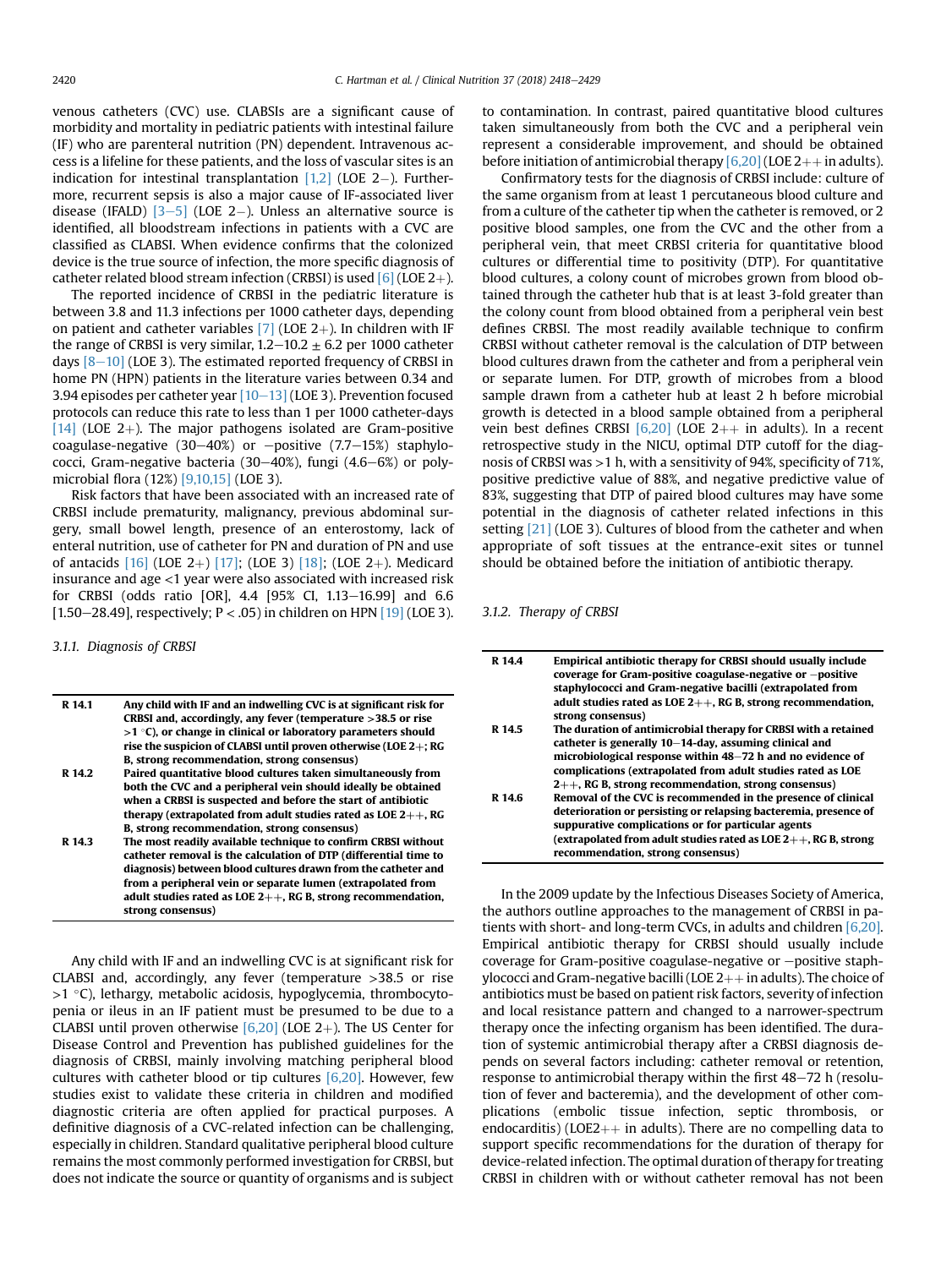established. Therefore, recommendations regarding the duration of therapy for pediatric patients with CRBSI mirror adult recommendations. In general, if the catheter is retained a  $10-14$ -day course of systemic antimicrobial therapy is adequate, assuming a response to antimicrobial therapy within  $48-72$  h and no evidence of complications (defined as persistent bacteremia 72 h after appropriate treatment initiation, suppurative thrombophlebitis, endocarditis, osteomyelitis, or possible metastatic seeding) (LOE  $2+$ ).

Because of vascular access difficulties in children, it is often necessary to attempt CRBSI treatment without catheter removal. Several studies have reported successful CRBSI management among children without catheter removal  $[18]$  (LOE 2+)  $[22]$ ; (LOE 3). In 52 children with SBS, of the 181 episodes in which the catheters were not promptly removed, renal insufficiency occurred in 12 (7%) cases, disseminated infection in 7 (4%), hypotension in 13 (7%), and mechanical ventilation in 10 (6%). Complications also occurred in 4 of the 14 episodes in which the catheter was promptly removed. Although there was no catheter management-dependent difference in time required to clear infection for Gram-positive and Gram-negative organisms, the time required to clear infection was significantly longer in episodes of infection caused by fungal organisms when the catheter was not removed promptly. Twelve patients died prior to hospital discharge, 5 from complications of their infections ( $n = 2$  coagulase-positive staphylococci,  $n = 1$ Candida albicans,  $n = 1$  Enterococcus faecalis,  $n = 1$  Eschericia coli). In all 5 of these patients, the catheter was not promptly removed [\[22\].](#page-9-0)

Removal of the CVC is required if there is clinical deterioration or persisting or relapsing bacteremia, severe sepsis, suppurative thrombophlebitis, endocarditis or bloodstream infection that continues despite 72 h of antimicrobial therapy to which the infecting microbes are susceptible  $[6,20]$  (LOE 2++ in adults). Patients with a long-term CVC and an uncomplicated CRBSI with Staphylococcus aureus, Pseudomonas species or Candida require immediate removal of the infected CVC and a defined course of systemic antibiotic therapy, except in rare circumstances when no alternate venous access is available (LOE  $2++$  in adults). Treatment of catheter-associated fungemia without removal of the catheter has a low success rate and is associated with higher mortality (LOE  $2++$ in adults). Recent reports involving children with Candida CRBSI found that the addition of antifungal lock therapy led to a high cure rate without catheter removal, but there are insufficient data to recommend routine catheter salvage using this approach for this infection unless there are unusual extenuating circumstances [\[23,24\]](#page-9-0) (LOE 3). Replacing catheters can be difficult in patients with limited access, and surgical complications can arise. As such, the risks of catheter retention in the setting of infection must be weighed against those of surgery and general anesthesia, as well as the consumption of the limited anatomical sites that are suited for catheter placement. Children treated for CRBSI without catheter removal should be closely monitored with clinical evaluation, additional blood cultures, and use of antibiotic lock therapy combined with systemic therapy for catheter salvage  $[6,20]$  (LOE 2+).

Uncomplicated exit site infections (i.e., those without systemic signs of infection, positive blood culture results, or purulence) may be managed with topical antimicrobial agents on the basis of the exit site culture results (LOE  $2+$ ). Catheter removal and systemic antibiotic therapy is recommended for patients with an apparent tunnel or port-site infection (LOE 2+) [\[6,20\].](#page-8-0)

Antibiotic lock therapy has been recommended for the treatment of adults with CRBSI, always used in conjunction with systemic antibiotic therapy (LOE 2+). It involves installing a high concentration of an antibiotic to which the causative microbe is susceptible in the catheter lumen. Data on ethanol and antibiotic locks use as adjuncts to systemic antibiotic treatment in children with CRBSI is sparse and this therapy is not routinely recommended (LOE 3).

Contaminated PN and intravenous fluid have been reported to cause sepsis outbreaks. The contamination may have taken place during compounding of PN in the pharmacy or during handling of the solutions in the ward. Gram positive and -negative bacteria and Candida albicans were found to be the species most likely to contaminate PN during preparation or administration and have been implicated in more than 95% of all outbreaks and sporadic cases of nosocomial bloodstream infections related to contaminated parenteral admixtures  $[25-27]$  $[25-27]$  $[25-27]$ (LOE 3).

#### 3.2. Mechanical complications

Mechanical events such as occlusion, leakage and dislodgement are commonly seen. The reported incidence of CVC mechanical complications in different series is 3.37 per 1000 days-catheter  $(95\%$  CI: 2.76-4.12) [\[9\]](#page-9-0) (LOE 3).

#### 3.3. Occlusion

Catheter occlusions, in which blood cannot be drawn nor solutions infused, can occur from mechanical causes, precipitation of a medication or PN, or as the result of a thrombotic process. Recognition of the probable cause is critical to appropriate intervention and salvage of the catheter. Catheter occlusion can occur suddenly (usually caused by an intraluminal precipitate) or can develop over several days (usually clots).

#### 3.3.1. Nonthrombotic occlusions

PN components (lipids or calcium-phosphorus complex) and, less frequently, incompatible drugs may precipitate and cause occlusion. Medication crystallization and precipitation within CVC usually occur when incompatible medications are administered. Adding a solution that returns the pH of the crystallized medication back into the normal range may dissolve the precipitate. When medications with a normally high pH (eg, phenytoin) crystallize in a central vascular device, sodium bicarbonate can be infused to raise the pH and the medication may revert to its liquid state. When low pH medications (eg, vancomycin) crystallize in a CVC, hydrochloric acid can be used to lower the pH and dissolve the precipitate occlusion [\[28,29\]](#page-9-0) (LOE 3). Lipid occlusions may also occur and are more prevalent with silicone catheters because lipid emulsions adhere to silicone. Ethyl alcohol at a 70% solution may be used to dissolve lipid occlusions [\[30\]](#page-9-0) (LOE 3).

Catheter kinking along the path of the CVC and tip positions against the vessel wall may create mechanical occlusions that prevent or reduce flow through catheter. Proper positioning of CVC catheters may prevent this complication which often occurs with shorter catheters with tips high in the superior vena cava [\[31\]](#page-9-0) (LOE 3). Catheter "pinch-off" and "pinch-off syndrome" are terms used to describe the compression of a CVC between the clavicle and first rib. Over time, repeated compression (caused by shoulder and arm movement) can cause a mechanical obstruction, catheter injury with infusate leak or rupture. A contrast study or chest x-ray can be used to confirm or rule out catheter pinch-off [\[32\]](#page-9-0) (LOE 3).

3.3.2. Thrombotic occlusion and CVC related thrombosis

R 14.7 Thrombotic catheter occlusion and CVC related thrombosis require thorough investigation and treatment as they may be associated with significant morbidity (LOE  $2-$ , RG B, strong recommendation, strong consensus)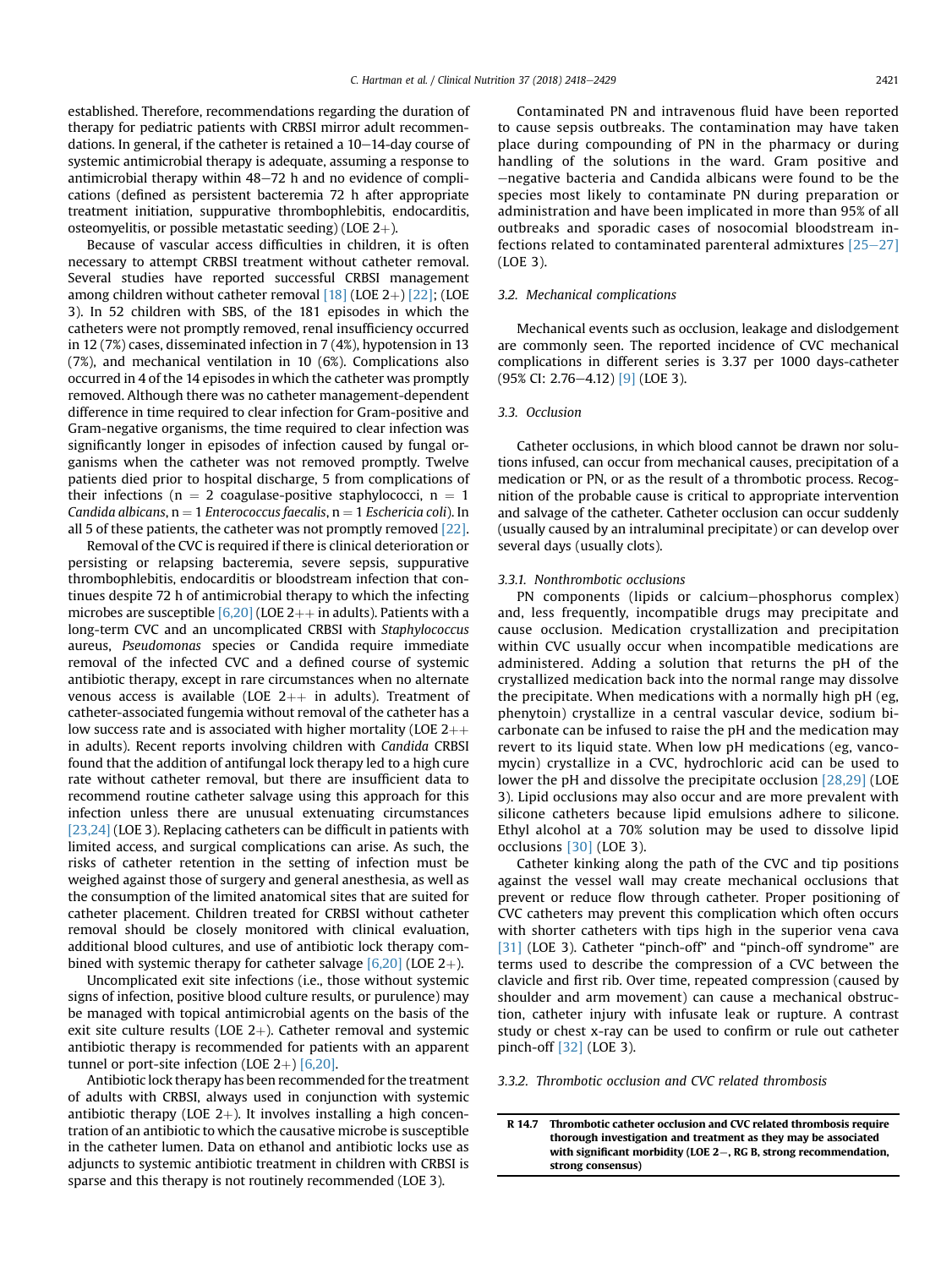Thrombosis associated with a CVC can involve the catheter tip, the length of the catheter, or the catheterized vessel. The reported prevalence of CVC-related thrombosis in children varies, depending on the underlying diagnoses, diagnostic tests and index of suspicion/presence of symptoms. In the Canadian registry the incidence of CVC-related thrombosis in children with different diseases was 3.5 per 100,000 hospital admissions  $\left[33\right]$  (LOE 2++). In children receiving HPN, the incidence of CVC-related thrombosis was reported to range from 1 to 80%, with the lowest frequencies reflecting the clinical diagnosis of thrombosis and the highest frequencies reflecting venographic evidence of thrombosis  $[34]$  (LOE 2-).

The majority of CVC related thromboses are asymptomatic. Otherwise, the initial symptoms of line thrombosis in children receiving PN through CVC include mainly difficulty in flushing or obtaining blood from the catheter. Symptoms associated with superior vena cava (SVC) and inferior vena cava (IVC) occlusion also include head and neck swelling, pleural effusion, chemosis and plethora, and lower limb edema, respectively  $[35,36]$  (LOE 2-). Symptoms attributed to pulmonary emboli (PE) include dyspnea, stridor, hoarse cry and airway occlusion, and chest pain in older children [\[37\]](#page-9-0) (LOE 2-).

A combination of ultrasound and venography imaging seem to be required for accurate diagnosis of CVC-related thrombosis in the upper venous system  $[38]$  (LOE 2+). Ultrasonography may be adequate for jugular thrombosis but inadequate for diagnosis of subclavian or SVC thrombosis. Nevertheless, one can start with this method, as it is non-invasive and easy to perform. If the result is negative and clinical suspicion is high, venography is the method of choice. In the future, magnetic resonance imaging may become a noninvasive alternative for invasive venography for the detection of CVC-related thrombosis  $[39]$  (LOE 2-).

Morbidity and mortality from thrombotic events are clinically significant and include loss of subsequent intravenous access, recurrent thrombosis, PE, postthrombotic syndrome and death.

The incidence of CVC-related thrombotic events in children receiving long-term PN varies from 1% based on clinical diagnosis to 35% based on ventilation perfusion scans or echocardiography to 75% based on venography  $[37,40-42]$  $[37,40-42]$  $[37,40-42]$ . (LOE 3). Specific thrombusrelated mortality is however extremely low, with most studies of children receiving long-term PN reporting a mortality rate of 0% [\[40,41,43\]](#page-9-0) (LOE 3).

3.3.2.1. Treatment of thrombotic catheter occlusion.

#### R 14.8 Fibrinolytics are the drug class of choice used to treat thrombusoccluded catheters. Tissue plasminogen activator (tPA, alteplase) is currently the recommended agent; however, urokinase and recombinant urokinase (rUK) can also be used (LOE  $2+$ , RG B, strong recommendation, strong consensus)

Fibrinolytics are the drug class of choice used to treat thrombusoccluded catheters. Thrombolytic agents used to restore catheter patency are streptokinase, urokinase and tissue plasminogen activator (tPA). COOL (double blind placebo controlled, 149 patients) and COOL-2 (open label, 991 patients) (Cardiovascular Thrombolytic to Open Occluded Lines) have shown the role of alteplase, a recombinant fibrinolytic agent with a higher degree of fibrin selectivity, for restoration of patency of occluded venous catheters, without significant side effects  $[44,45]$  (LOE 2++). The populations in both trials consisted of adult and pediatric patients. Catheters' patency was restored to 74% in the alteplase arm and 17% in the placebo arm ( $P < .0001$  compared to placebo). Alteplase doses of  $0.5-2$  mg have been instilled into the CVC lumen with dwell times ranging from 30 to more than 240 min. Overall efficacy ranged from approximately 50%-90%, with greater efficacy generally reported with larger doses and longer dwell times. The Cathflo Activase Pediatric Study which was performed in 310 children reported a cumulative rate of restoration of catheter function after serial administration of a maximum of two doses of alteplase, each with a maximum dwell time of 120 min, of 82.9% (95% CI, 78.2-86.9%). No intracranial or other major bleeding or thrombo-embolic events occurred [\[46\]](#page-9-0) (LOE 2++). Repeated doses of alteplase may be necessary if patency is not restored, as recommended by both the manufacturer and the American College of Chest Physicians ACCP) [\[43\]](#page-9-0) (LOE 2++). Limitations of current studies of alteplase for catheter occlusion in children include small study populations and relative lack of pediatric-specific prospective trials.

The latest American College of Chest Physicians Evidence-Based Clinical Practice Guidelines on Antithrombotic Therapy and Prevention of Thrombosis, 9th ed states: "In pediatric patients, tPAis the agent of choice". Reasons for this preference include a previous US Food and Drug Administration warning regarding urokinase, experimental evidence of improved clot lysis in vitro compared with urokinase and streptokinase, fibrin specificity, and low immunogenicity [\[47\].](#page-9-0)

A recent review of thrombolytic treatment for catheter obstruction (studies in adults and children with different disorders and catheter types) reported that alteplase, one of the current therapies, clears 52% of obstructed catheters within 30 min with 86% overall clearance (after 2 doses, where necessary). Recombinant urokinase cleared 60% of catheters at 30 min but only 73% of catheters after repeated doses. Newer medications such as reteplase, tenecteplase and alfimeprase may have higher efficacy or shorter time to clearance. Reteplase is a new recombinant tissue plasminogen activator similar to alteplase but it lacks several structural domains. Therefore, penetration into the thrombus is improved, allowing fibrinolysis throughout the thrombus. Reteplase was instilled into 15 clotted catheters in children in a dose escalation trial. The dose of reteplase was started at 0.1 units and increased with increments of 0.1 units to a maximum dose of 0.4 units. Attempts to access the catheter were made every 15 min for 1 h. Twelve of the 15 catheters (80%) were patent after a mean dwell time of 38 min. No adverse events occurred. Reteplase seems to be as efficient and safe as alteplase, but may need shorter dwell times [\[48\]](#page-9-0) (LOE 3). Recombinant urokinase may also have a role in prevention of thrombotic catheter occlusion  $[49]$  (LOE 2+).

3.3.2.2. Treatment of catheter-related thrombosis.

#### R 14.9 The recommended management of acute and symptomatic CVCrelated thrombosis depends on the requirement for the CVC and usually requires antithrombotic medication (LOE  $2+$ , RG B, strong recommendation, strong consensus)

In patients with catheter-related venous thrombosis, and a catheter in situ, anticoagulation, including low-molecular-weight heparin (LMWH) subcutaneously or unfractionated heparin (UFH) intravenously, is the main initial therapy. The aims of initial anticoagulant therapy are to prevent thrombus extension and subsequent pulmonary embolization. After 3 months of full anticoagulant therapy, switching to prophylactic doses of anticoagulation therapy is recommended and this should be administered until the removal of the CVC  $[43]$  (LOE 2+).

Thrombolytic therapy is usually not recommended unless a major vessel occlusion is involved causing critical compromise of organs or limbs (LOE  $2+$ ). Thrombolytics stimulate thrombus resolution more rapidly than heparin anticoagulation, particularly if the clot is relatively acute, roughly less than 2 weeks old. However, this benefit must be weighed against the risk of major bleeding, which is greater than with anticoagulation alone. If thrombolysis is required, tPA is used rather than other lytic agents  $[49-52]$  $[49-52]$  $[49-52]$  (LOE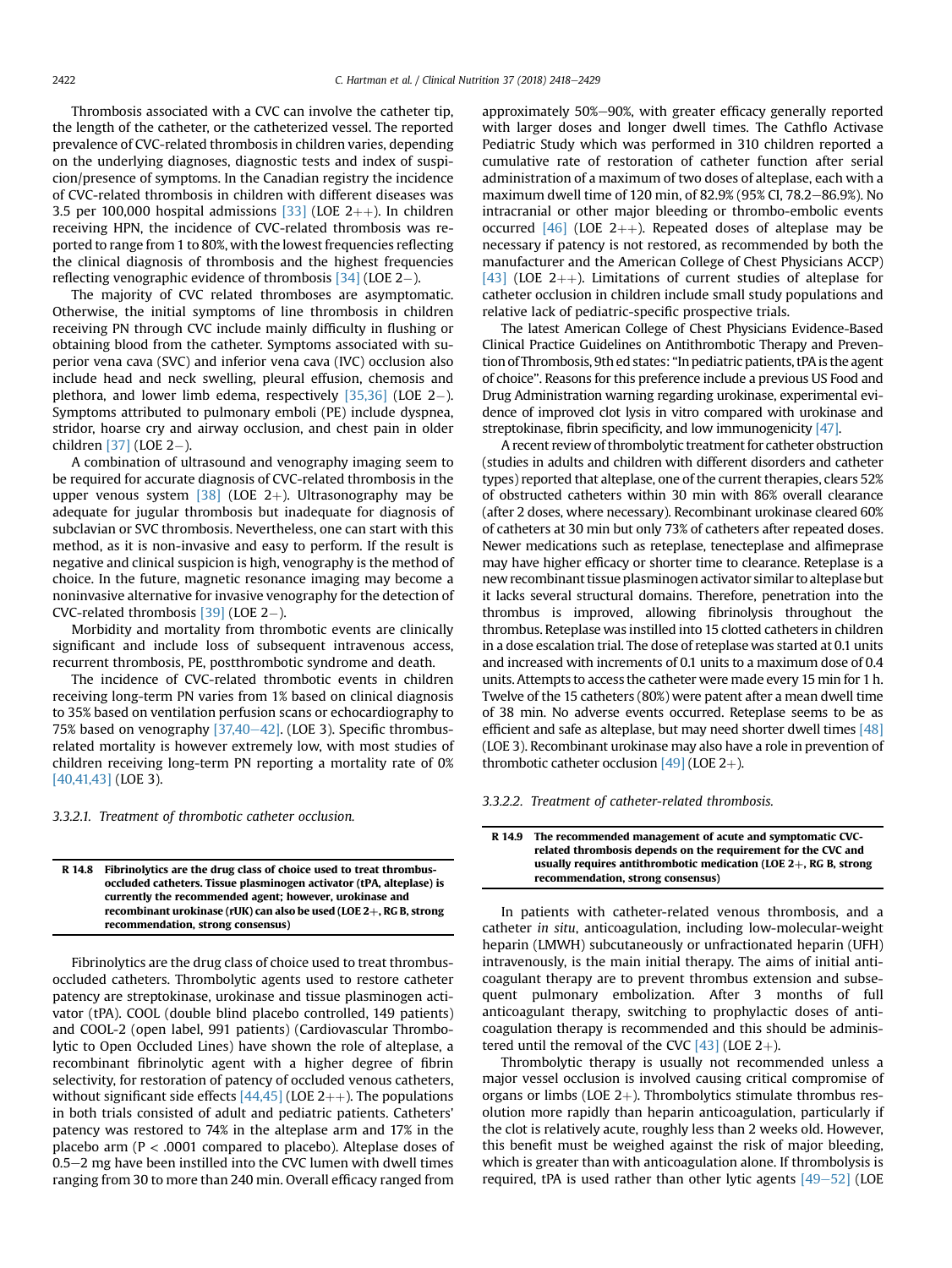$2+$ ). Compared to urokinase and streptokinase, tPA has shown improved clot lysis in vitro, fibrin specificity and low immunogenicity [\[53,54\]](#page-9-0) (LOE 3). The success rate of thrombolysis in pediatric patients varies. Reported rate of complete thrombus resolution is 53%, 43%, and 69%, respectively when using streptokinase, urokinase, or tPA [\[54,55\]](#page-9-0) (LOE 3). The major drawback of thrombolytic therapy is the increased number of major bleeding complications. In retrospective case series these complications occurred in  $0\% - 40\%$  of the children treated with alteplase [\[50\]](#page-9-0) (LOE 4). Alternatively, a successful combination of chemical thrombolysis and balloon angioplasty or endovascular recanalization for catheter salvage has been described in the literature [\[56,57\]](#page-9-0) (LOE 5).

The recommended management of radiographically detected asymptomatic CVC-related thrombosis is less clear and based mainly on expert opinion and less on evidence-based data. Since asymptomatic CVC-related thrombosis is believed to have clinical significance in children, treatment with anticoagulation is recommended in the absence of contraindications  $[43]$  (LOE 2+). For children receiving long-term HPN thromboprophylaxis with vitamin K antagonists (VKAs) has been suggested  $[43]$  (LOE 2+).

A recent Cochrane systematic review which assessed the efficacy and safety of different interventions used to restore patency of occluded CVC lumens in adults and children, identified only 7 (2 in children) randomized or quasi-randomized controlled trials (RCTs) [\[58\].](#page-9-0) None of the included studies investigated chemical or surgical interventions for treating occluded CVCs. All 7 studies investigated different comparisons or strengths of thrombolytic or anticoagulant therapies for treating CVC occlusion caused by a thrombus. There was some evidence from 2 studies that investigated urokinase vs. placebo (RR 2.09, 95% CI 1.47 to 2.95) and alteplase 2 mg/ 2 ml vs placebo (2 studies, RR 4.19, 95% CI 2.44 to 7.20) that these two drug interventions may be effective in treating occlusion of CVC lumens caused by thrombosis  $[59,60]$  (LOE 2+).

#### 3.4. Extravasation, breakage and migration

| R 14.10 | Proper positioning of the catheter tip and immediate<br>investigation when catheter breakage or fluid extravasation are<br>suspected should be implemented in order to prevent the<br>occurrence of significant morbidity (LOE 4, RG 0, strong<br>recommendation, strong consensus) |
|---------|-------------------------------------------------------------------------------------------------------------------------------------------------------------------------------------------------------------------------------------------------------------------------------------|
| R 14.11 | Appropriate measures to secure the catheter in place and<br>education for users about correct maintenance and safety of the<br>catheter are strongly recommended (GPP, strong<br>recommendation, strong consensus)                                                                  |

Extravasation, the leakage of infusate from a vein into the subcutaneous space, is a relatively infrequent complication of central venous catheters. Life-threatening extravasation complications have occasionally been reported including pleural or pericardial effusion and cardiac tamponade  $[61,62]$ . Rarely reported sites of extravasation include the pulmonary parenchyma [\[63,64\],](#page-10-0) renal pelvis [\[65\],](#page-10-0) scrotum [\[66,67\],](#page-10-0) retroperitoneal space [\[68\]](#page-10-0), spinal epidural space [\[69\]](#page-10-0) and subdural space [\[70\]](#page-10-0) and even into pharynx causing oral aspiration of PN infusate [\[71\]](#page-10-0) (LOE 4). Massive PN fluid extravasation into subcutaneous tissue has been treated with recombinant human hyaluronidase (rHuPH20)[\[72\]](#page-10-0)(LOE 5). Approved by the United States Food and Drug Administration (FDA) as an adjuvant to increase the absorption and dispersion of other injected drugs in adults and children, rHuPH20 (Hylenex [Baxter International Inc., Deerfield, IL]) has been reported to be safe and well tolerated when used to facilitate the absorption of hydration fluids and subcutaneous drugs [\[73\].](#page-10-0)

Catheters that loop at acute angles are at risk for fracture. The most common signs of a fractured catheter are local swelling, pain, or skin site leakage on injection. Other less common signs are resistance on injection, inability to withdraw, cough, and chest pain. In cases of suspected catheter fracture, it may be prudent to obtain radiographic studies encompassing the upper extremities and chest, even in the asymptomatic patient. The catheter tip can migrate to locations such as the internal jugular vein in the neck or contralateral brachiocephalic vein. Intravascular and intracardiac embolization of the catheter fragments is a severe and rare complication and accounts for <1% of all reported complications [\[74\]](#page-10-0) (LOE 4). Giving the high mortality and the wide range of complications that may result, it is important to remove the catheter fragment immediately unless contraindicated. Percutaneous and open surgery are both options for the retrieval of catheter fragments. Retrieval of fragmented catheter emboli can now be safely and effectively accomplished percutaneously [\[75\]](#page-10-0) (LOE 5).

Inadvertent device damage can occur during routine care and maintenance. Damage to tunneled catheters and PICCs is generally repaired by using a specially designed repair kit. Vascular erosion is a rare but life-threatening CVC complication. Improvements in catheter material properties have greatly decreased the incidence of vascular erosion. Any central vascular device catheter with its tip adjoining the vessel wall at a near perpendicular angle should be monitored closely, or preferably repositioned [\[76\]](#page-10-0) (LOE 4).

#### 3.5. Loss of vascular access

Careful management of vascular access in children with IF will allow for long-term access and prevent the development of access difficulties that can limit the ability to provide PN and lead to intestinal or multi-organ transplant. Finally, in patients that do develop significant thrombosis or occlusion of all of their central vessels, innovative methods of obtaining central venous access have been described, including transhepatic catheters, translumbar or percutaneous mammary catheters, and gonadal vein catheters [\[77\]](#page-10-0) (LOE 4). Interventional radiology assistance is often helpful in these complex patients. Using these general guidelines, loss of central venous access should be an extremely rare indication for intestinal transplantation. Overall, 10% of IF patients referred for a small bowel transplant assessment had difficulty with placement of a central venous catheter for PN [\[78\]](#page-10-0) (LOE 3).

## 4. Complications and considerations related to the composition of the PN solution

4.1. Stability

| R 14.12 | PN should be administered wherever possible using an<br>admixture formulation validated by a licensed manufacturer or<br>suitably qualified institution (GPP, strong recommendation,<br>strong consensus)                                                         |
|---------|-------------------------------------------------------------------------------------------------------------------------------------------------------------------------------------------------------------------------------------------------------------------|
| R 14.13 | A matrix table should be sought from the supplier of the<br>formulation detailing permissible limits for additions of<br>electrolytes and other additives (GPP, strong recommendation,<br>strong consensus)                                                       |
| R 14.14 | Alternative ingredients should not be substituted without<br>expert advice or repeat validation (GPP, strong<br>recommendation, strong consensus)                                                                                                                 |
| R 14.15 | Phosphate should be added in an organic-bound form to<br>prevent the risk of calcium-phosphate precipitation (GPP,<br>strong recommendation, strong consensus)                                                                                                    |
| R 14.16 | If inorganic phosphate is used, stability matrices and order of<br>mixing must be strictly adhered to (GPP, strong<br>recommendation, strong consensus)                                                                                                           |
| R 14.17 | When '2 in 1' admixtures with Y-site lipids added are used,<br>addition of lipids should be fully validated by the manufacturer<br>or accredited laboratory or the lipid infused through an<br>alternative line (GPP, strong recommendation, strong<br>consensus) |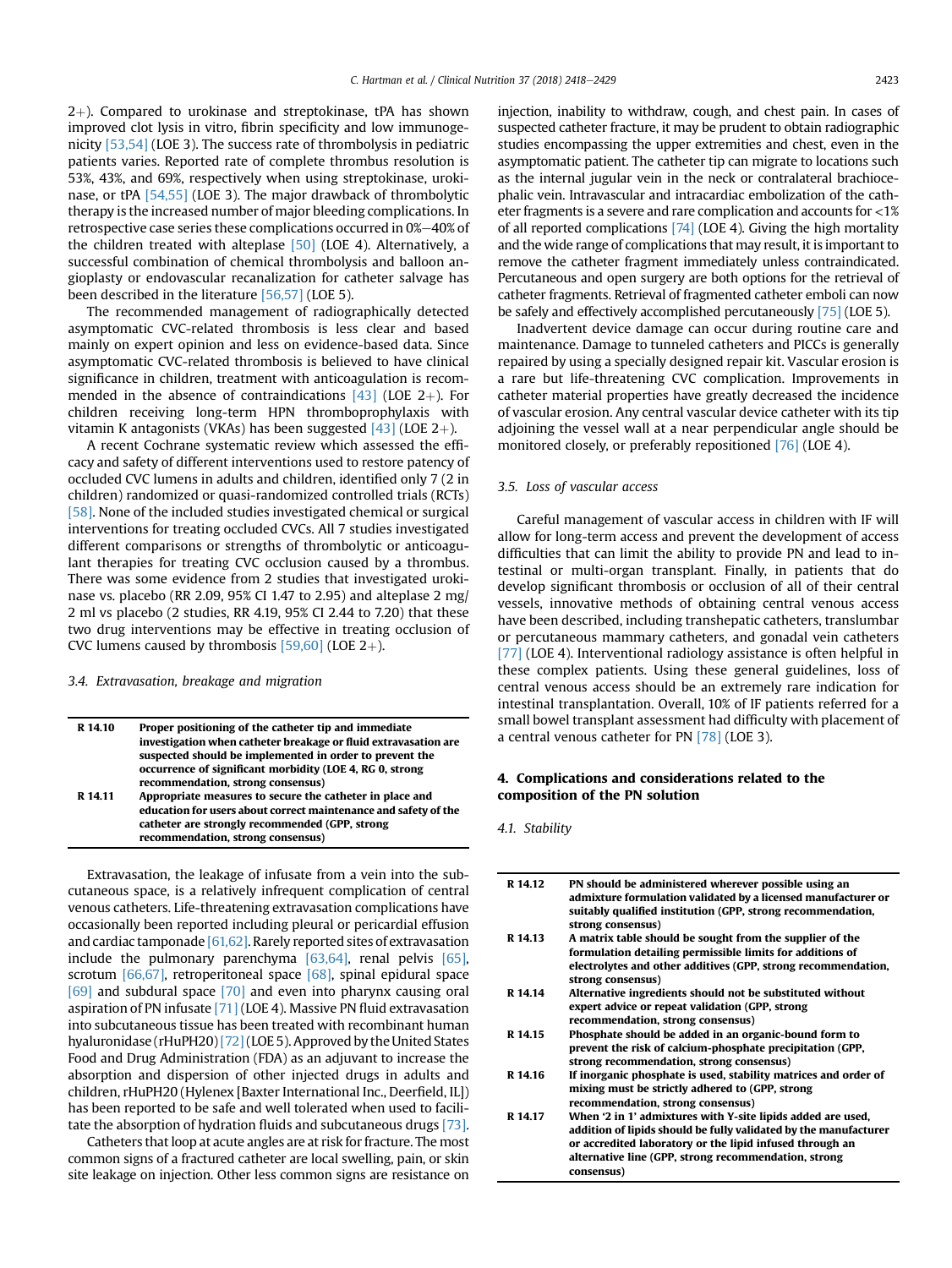Parenteral nutrition in paediatrics can be admixed into '2 in 1' or '3 in 1' admixtures. A '2 in 1' admixture is one that contains amino acids, carbohydrates and electrolytes in a single container with lipid emulsion kept in a separate container. A '3 in 1' admixture has all the components including lipid in a single container. With up to 100 chemical species present in an admixture, enormous potential for interaction exists. It is recommended that a formulation is used that has been thoroughly studied in the laboratory and is backed by a clear statement from an authoritative body such as a licensed manufacturer or an academic institution [\[79\]](#page-10-0) (LOE 4). There may be variability through factors such as the variation in pH between different batches of glucose due to decomposition during autoclaving [\[79,80\]](#page-10-0) (LOE 4) and changes in trace element profiles due to adsorption onto, or leaching from, admixture containers and tubing  $[81-83]$  $[81-83]$  $[81-83]$  (LOE 3).

A '3 in 1' admixture is administered through a single line and the emulsion stability has been confirmed for the formulation [\[79,84](#page-10-0) $-86$ ]. A '2 in 1' admixture validation generally excludes the lipid emulsion from any consideration during stability testing. The lipid emulsion is infused 'separately' but in practice this usually means into the same infusion line, through a 'Y' connector. This approach does not ensure stability  $[87-89]$  $[87-89]$  $[87-89]$  (LOE 3). As there are risks associated with instability of regimens, it has been recommended that PN admixtures be administered through a terminal filter [\[90\]](#page-10-0) (LOE 3).

The use of organic-bound phosphates reduces the risk of calcium-phosphate precipitation and hence potential clinical risks [\[91\].](#page-10-0) Addition of heparin to admixtures, even where validated, carries a small risk of emulsion instability occurring with individual batches of heparin [\[92,93\]](#page-10-0) (LOE 4).

### 4.2. Drug compatibility

#### R 14.18 Mixing of medications with PN in administration lines should be avoided unless validated by the manufacturer or accredited laboratory (GPP, strong recommendation, strong consensus)

Interactions between PN and medications occur in three main ways; physiological interactions that occur at all times, altered behaviour of medications owing to the complications of the presenting condition or sub-optimal nutritional support and direct chemical interaction in the tubing during administration [\[87\]](#page-10-0) (LOE 3). There are many short reports in the literature looking at the physical and/or chemical stability of certain medications in specific PN admixtures. Extrapolation of these is difficult without expert advice. Medications are given in the form of a formulated product which frequently contains excipients (substances required for formulation of a drug which should be inactive) in addition to the active medication  $[94,95]$  (LOE 4). Studies must therefore be regarded as specific to the particular branded product(s) investigated. The pH of a PN admixture will generally be close to the pH of the amino acid mixture from which it was prepared [\[79\]](#page-10-0) (LOE 4) but marketed products range from around pH 5.0 to pH 7.0. Drugs that ionise in aqueous solution are those most likely to cause precipitation. A drug that is largely unionised at pH 5.0 may be fully dissociated at pH 7.0 and vice versa so it is not possible to extrapolate findings between different admixtures.

The problem is further complicated because of the behaviour of fluids within infusion tubing, particularly at low flow rates. Sharp corners and hanging loops within the tubing can lead to 'noncirculating fluid spaces' where medications can pool, and not necessarily be cleared by flushing [\[96\]](#page-10-0) (LOE 4). Adding medication into infusion sets can force a bolus of an equivalent volume of PN

solution ahead of the medication. Also, depending upon where the drug is added to the set, it may delay delivery of all or part of the dose to the circulation if the dose volume is less than the residual volume of the tubing  $[96]$  (LOE 4). This means that any study of drug compatibility with PN can only be reliably applied to the particular product concentrations, flow rates tested and the precise equipment, tubing, connectors and adaptors used. Extrapolation should only be attempted by those with relevant expertise. Problems will frequently manifest as in-line precipitation or lipid droplet enlargement (or both). In-line filtration can prevent these reaching the patient [\[97,98\]](#page-10-0) (LOE 3).

4.3. Peroxidation, light protection and vitamin stability

| R 14.19 | Multi-layer bags which are impermeable to oxygen are<br>recommended for PN administration (GPP, strong |
|---------|--------------------------------------------------------------------------------------------------------|
|         | recommendation, strong consensus)                                                                      |
| R 14.20 | Light protection is recommended for both PN bags and                                                   |
|         | administration sets (LOE 3, RG 0, strong recommendation,                                               |
|         | strong consensus)                                                                                      |
|         |                                                                                                        |

The use of PUFAs in PN increases the risk of peroxidation and is one of the potential factors in the development of IFALD. The contributing factors to peroxidation of lipid emulsions are exposure to oxygen within the bag, photo-degradation, and an increasing ambient temperature, the type of container used, trace elements in the formulation and the content of alphatocopherol within the bag  $[84,99]$ . Peroxidation can therefore be minimised by the use of multi-layer bags, which reduce the amount of oxygen in the bag, a formulation with sufficient amounts of anti-oxidant alpha-tocopherol, which acts as free radical scavenger and anti-oxidant ascorbic acid [\[83,100\]](#page-10-0) (LOE 3).

Vitamins are prone to stability issues due to photo-degradation, oxidation and interactions with PN bags and administration sets [\[100\].](#page-10-0) Ascorbic acid is very susceptible to oxidation. This is important with respect to the formation of oxalic acid, a by-product of oxidation which can form calcium oxalate crystals with calcium salts in the formulation. Oxidation of ascorbic acid can be reduced by the use of multi-layer bags. The vitamins which are particularly susceptible to photo-degradation are retinol and riboflavin. The photo-degradation can be quite significant with a potential clinical impact to the patient. This effect is seen when the bags are exposed to daylight but also artificial ambient light on the ward. Lipid opacity is not sufficient to prevent photo-degradation therefore the bags and administration sets both need to be light protective [\[100\]](#page-10-0) (LOE 3).

# 4.4. Osmolarity

| RG 14.21        | The recommended delivery site for PN is via a central line;<br>however peripheral PN can also be given for short periods (LOE<br>3; RG 0, strong recommendation, strong consensus) |
|-----------------|------------------------------------------------------------------------------------------------------------------------------------------------------------------------------------|
| <b>RG 14.22</b> | The osmolarity of peripheral PN solution should be kept less<br>than 900 mosmol/l (LOE 3, RG 0, conditional recommendation,<br>strong consensus)                                   |

Parenteral nutrition should be infused via a central venous line to minimise the risks of thrombophlebitis and extravasation [\[101\]](#page-10-0) (LOE 3). PN solutions are inherently acidic due to the glucose and amino acid solutions used but the osmolar load from the electrolytes also needs to be taken into account during the formulation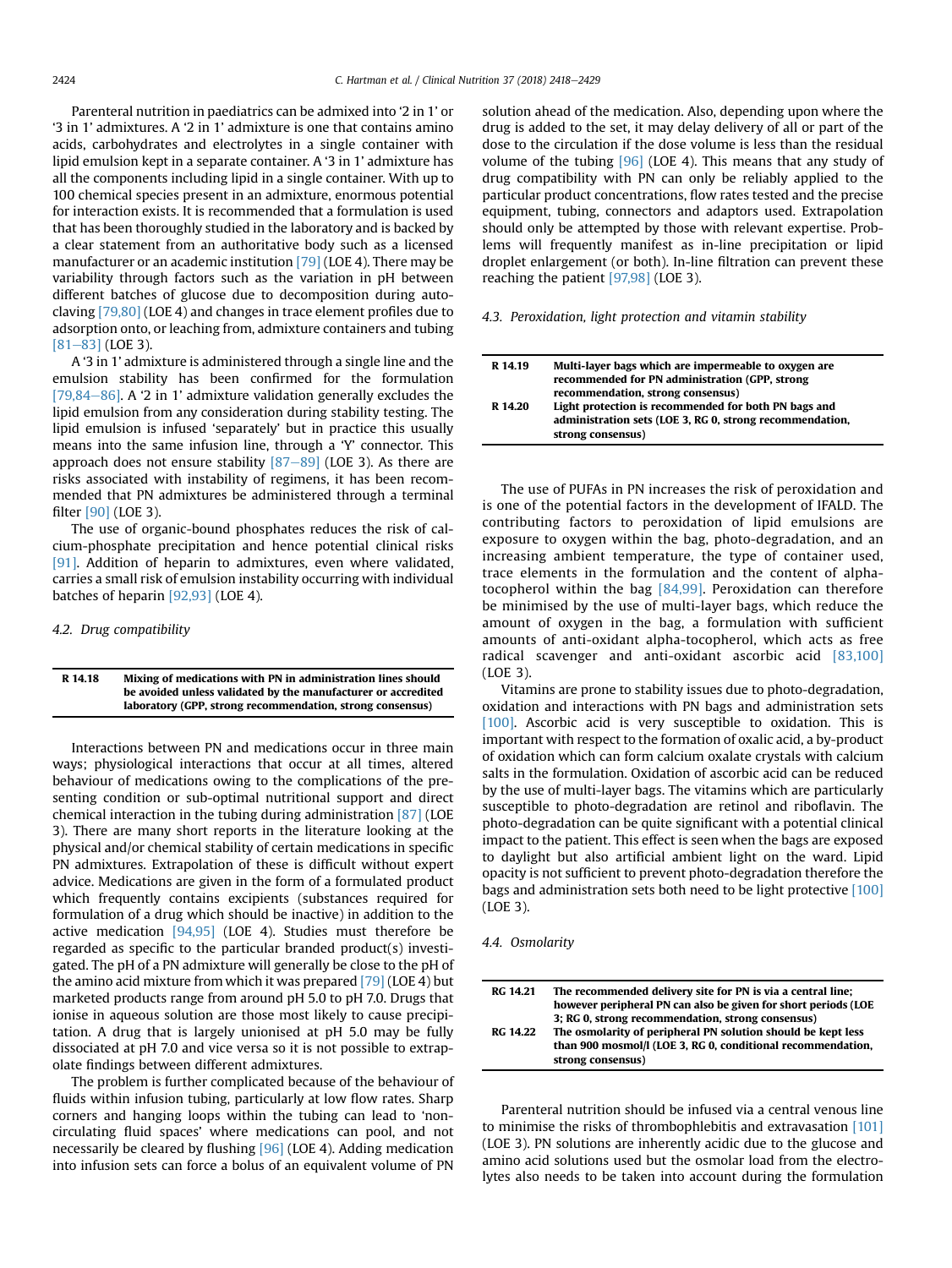process. Lipid emulsions are isotonic and are therefore suitable for either peripheral or central use. Two recent retrospective studies have reported contradictory results with regard to adverse events of peripheral infused PN infusions with >1000 mOsm/l [\[105\]](#page-10-0) or >900 mOsm [\[102\]](#page-10-0) in neonates and older children. Dugan S reported increase rate of thromboflebitis events and infiltration in both neonates and older children given PPN with osmolarity >1000 mOsm/ l [\[103\].](#page-10-0) By contrast, Cies et all found similar rates of adverse events in both neonates and children given either less or more than 900 mOsm/L PN solutions into peripheral sites [\[104\].](#page-10-0) In adults ASPEN recommends a less than 900 mOsm/l for PN solutions infused peripherally [\[104\].](#page-10-0)

When peripheral PN is infused, solution' osmolarity of less than 900 mosmol/l reduces the risk of thromboflebitis  $[102-104]$  $[102-104]$  $[102-104]$  (LOE 3).

### 5. Metabolic complications of PN

#### 5.1. Metabolic bone disease

| R 14.23 | In children on home PN, regular measurements of urinary<br>calcium, plasma calcium, phosphorus, parathyroid hormone<br>and 25-OH vitamin D concentrations and serum alkaline<br>phosphatase activity should be performed (LOE $2+$ , RG B, strong<br>recommendation, strong consensus) |
|---------|----------------------------------------------------------------------------------------------------------------------------------------------------------------------------------------------------------------------------------------------------------------------------------------|
| R 14.24 | Ingredients with the lowest amount of aluminum are<br>advocated for the preparation of parenteral nutrition solutions<br>provided to patients receiving PN (LOE $2++$ , RG B, strong<br>recommendation, strong consensus)                                                              |
| R 14.25 | Regular assessment of bone mineralization should be<br>performed (LOE 2–, RG B, strong recommendation, strong<br>consensus)                                                                                                                                                            |

PN-related metabolic bone disease (MBD) with symptoms and signs of decrease in bone mineral density (BMD), osteoporosis, pain and fractures was reported not only in adults but in children on long-term parenteral nutrition as well  $[105-107]$  $[105-107]$  $[105-107]$ (LOE 2+). In children, increased risk of MBD was reported both during and after weaning from long-term PN  $[108-111]$  $[108-111]$  $[108-111]$  (LOE  $2+$ ). The cause of MBD is most probably multifactorial, including mechanisms related to both the underlying disease and PN: excess of vitamin D, phosphorus, nitrogen and amino acids intake as well as energy imbalance and aluminium contamination  $[112]$  (LOE 2-).

Pediatric patients receiving long-term PN are at risk for aluminium toxicity and consequential MBD even at present [\[113,114\]](#page-10-0) (LOE  $2++$ ). Neonates who are exposed to parenteral aluminum intake may have reduced lumbar spine and hip bone mass during adolescence, which may predispose to osteoporosis and hip fracture later in life  $[115]$  (LOE 1-). Use of aluminium contaminated products should be kept to a minimum (e.g. by avoiding glass vials and certain mineral and trace element sources known to have high aluminium content). In order to practically achieve this goal, ingredients with measured and labelled aluminium content should be preferred for the preparation of pediatric PN solutions.

Regular measurements of urinary calcium, plasma calcium, phosphorus, parathyroid hormone and 25-OH vitamin D concentrations and serum alkaline phosphatase activity should be performed as part of the evaluation of MBD in patients on PN. Elevated serum alkaline phosphatase activity in infants on PN indicates bone rather than hepatic origin [\[116\]](#page-10-0) (LOE 3). Diagnosis of bone disease relies primarily on the measurement of bone mineralization using validated imaging methods (e.g. dual energy X-ray absorptiometry). The International Society for Clinical

Densitometry recommends a minimum interval of  $6-12$  months between DXA scans, depending on clinical presentation, taking into account the previous z-score results as well as previous occurrence of fractures [\[117\]](#page-11-0).

Bone turnover markers (osteocalcin, c-telopeptide) may be useful indicators for identifying children on long-term PN at risk of MBD  $[118]$  (LOE 2-).

Very premature newborns have an increased risk of low bone mass and metabolic bone disease. Short-term decline in bone strength may be prevented by higher calcium and phosphorus intake via PN  $[119]$  (LOE 1-) or by early initiation of PN  $[120]$  (LOE 2+).

Bisphosphonate treatment was described to improve BMD in adults on PN; in infants, published experience of bisphosphonate use is very limited  $[121,122]$  (LOE 4).

5.2. Hepatobiliary complications of parenteral nutrition

| R 14.26 | The risk of liver disease can be decreased by reducing patient-<br>related and PN-related risk factors (LOE 2+, RG B, strong<br>recommendation, strong consensus) |
|---------|-------------------------------------------------------------------------------------------------------------------------------------------------------------------|
| R 14.27 | In patients with intestinal failure-associated liver disease,                                                                                                     |
|         | maximizing enteral intake as tolerated EN may improve liver                                                                                                       |
|         | disease outcome (GPP, strong recommendation, strong                                                                                                               |
|         | consensus)                                                                                                                                                        |
| R 14.28 | In patients on long-term and home PN, cycling of PN infusion is                                                                                                   |
|         | recommended as soon as metabolic and fluid status allows (LOE                                                                                                     |
|         | 3, RG 0, strong recommendation, strong consensus)                                                                                                                 |
| R 14.29 | Pure soybean-based lipid emulsions should be avoided in the                                                                                                       |
|         | presence of cholestasis (LOE 3, RG 0, strong recommendation,                                                                                                      |
|         | strong consensus)                                                                                                                                                 |
| R 14.30 | The use of mixed LEs may be encouraged in IF patients for long                                                                                                    |
|         | term PN (LOE 3, RG 0, conditional recommendation, strong                                                                                                          |
|         | consensus)                                                                                                                                                        |
| R 14.31 | The initiation of ursodeoxycholic acid may be considered in the                                                                                                   |
|         | presence of biochemical signs of cholestasis (LOE 3, RG 0,                                                                                                        |
|         | conditional recommendation, strong consensus)                                                                                                                     |
| R 14.32 | Early referral to an experienced pediatric intestinal failure                                                                                                     |
|         | rehabilitation/transplantation centre is recommended in                                                                                                           |
|         | infants/children with intestinal failure-associated liver disease                                                                                                 |
|         | (GPP, strong recommendation, strong consensus)                                                                                                                    |

The liver and biliary tree have many essential roles including metabolism of carbohydrate and lipid; detoxification and elimination of endogenous and exogenous lipophilic compounds and heavy metals; and synthesis and secretion of albumin, bile acids, coagulation factors, cytokines and hormones. Most hepatobiliary complications of PN are moderate and reversible. In a few patients there may be more severe outcomes ranging from biliary sludge and gallstones to cirrhosis, hepatic decompensation and death.

The pathogenesis of PN associated liver disease is not completely understood [\[4,123\]](#page-8-0) (LOE 2+). It probably results from the interaction of many factors related to the underlying disease, infectious episodes, surgery and components of the PN solution  $[4,123]$  (LOE 2+).

#### 5.2.1. Patient and/or disease related factors

Children requiring long-term PN are at high risk of developing liver disease. Absence of oral feeding impairs bile flow and increases the risk of biliary sludge formation. Intestinal failure, especially intestinal atresia and gastrochisis, may be associated with disruption of bile acid enterohepatic circulation due to ileal resection, bacterial overgrowth due to bowel obstruction. These, as well as severe motility disorders and ileocaecal valve resection, are all factors thought to contribute to PN-associated liver diseases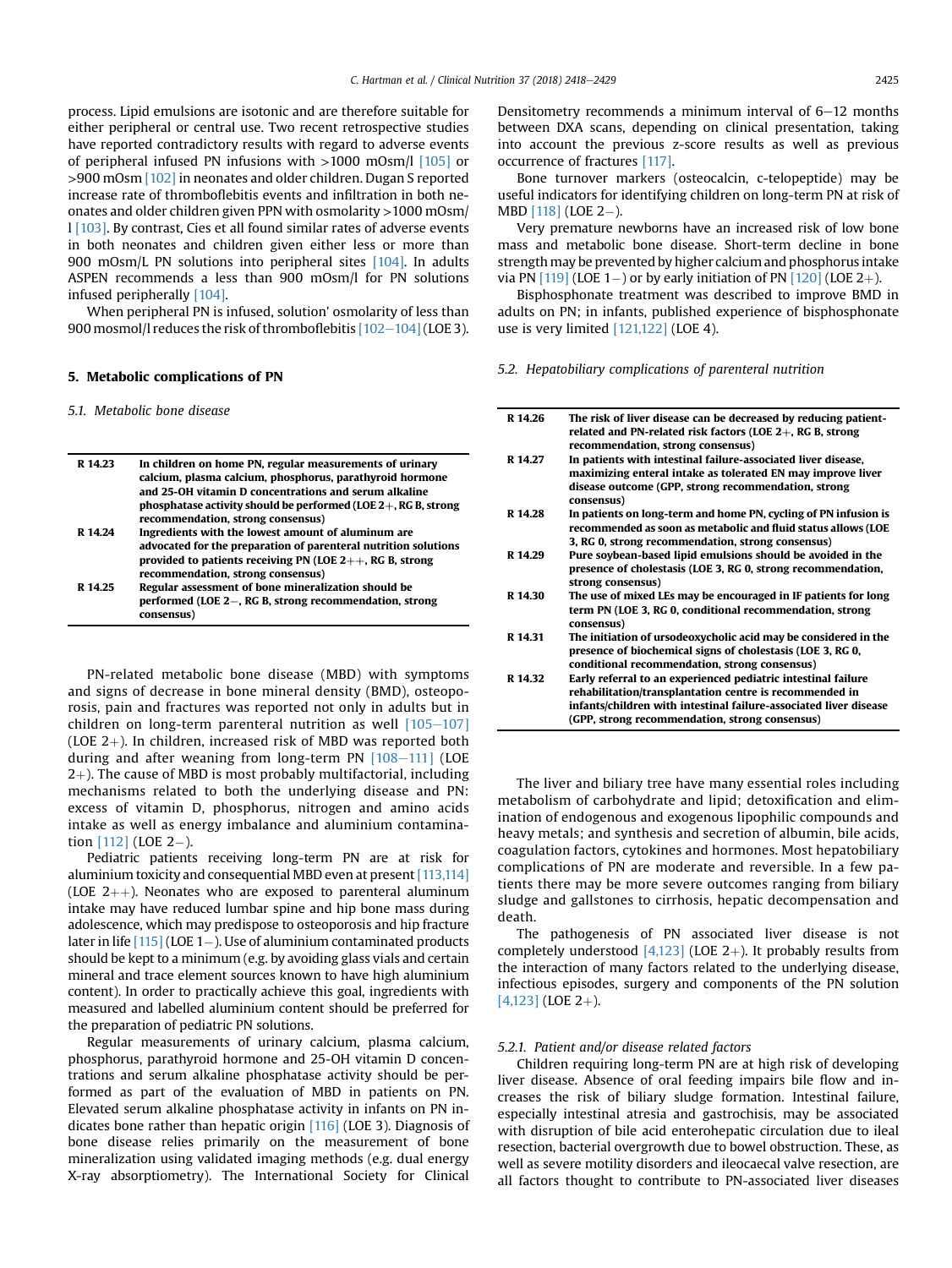<span id="page-8-0"></span>[\[123,124\]](#page-11-0) (LOE 2+)  $[125]$ ; (LOE 2-). Recurrent septic episodes either catheter-related (gram positive bacteria) or digestive related (gram negative sepsis from intraluminal bacterial overgrowth) also contribute to liver injury. Prematurity is an associated factor especially when necrotizing enterocolitis or sepsis occur [4,126]  $(LOE 2+)$ .

## 5.2.2. PN related factors

PN may have additional deleterious effects on the liver:

- It has been demonstrated that an excess of total energy delivered induces liver lesions, which are reversible when the energy supply is decreased  $[124]$  (LOE 2+)  $[127]$ ; (LOE 2-).
- Excessive or inadequate amino acid supply  $[4,123]$  (LOE 2+)  $[128]$ ; (LOE 2-).
- Continuous PN infusion and/or excessive glucose intake is associated with hyperinsulinism and subsequent steatosis [4,129] (LOE 2+) [\[130\];](#page-11-0) (LOE 2-), although it is not clear whether this is also associated with cholestatic liver disease.
- The role of excessive fat supply and subsequent lipoperoxidation has been suggested to contribute to PNALD [\[128,131,132\]](#page-11-0) (LOE 2–). Phytosterols contained in lipid emulsions may contribute to liver dysfunction  $[133,134]$  (LOE 2-). The role of various lipid emulsions in the development and treatment of liver disease is detailed in the Lipid chapter.

#### 5.2.3. Monitoring

Regular monitoring of hepatic function is extremely important during PN in order to minimize or correct factors responsible for liver disease. Elevation of plasma alkaline phosphatase and gamma-glutamyl transferase activities appears earlier than hyperbilirubinemia, but these are not specific laboratory markers. Clinical liver enlargement, confirmed by ultrasonography, may appear within a few days after PN onset. Liver biopsy is not indicated at the early stage of liver dysfunction. However, it was shown that steatosis is the first non-specific histological abnormality resulting from excessive glucose supply leading to lipogenesis, rather than from the deposition of exogenous IVFE. Cholestasis together with portal and periportal cell infiltration leads to fibrosis. This indicates severe liver disease, with possible progression to cirrhosis and liver failure unless digestive factors are corrected and PN is performed correctly.

Liver and intestinal transplant is recommended in infants and children with a poor prognosis (e.g. ultra short bowel<10 cm, congenital enteropathy, megacystis microcolon and disorders of uncertain natural history) [\[135\]](#page-11-0) (LOE 2-).

# 5.2.4. Prevention and treatment of cholestasis

Some measures may limit or reverse liver disease including:

- Early referral to an experienced paediatric intestinal rehabilitation centre [\[136\]](#page-11-0) (LOE 3).
- The stimulation of the entero-biliary axis by promoting oral or enteral feeding with breast milk or long-chain triglycerides containing formulae, even minimal feeding  $[123,124]$  (LOE 2+)  $[137]$ , (LOE 2-).
- The reduction of intraluminal bacterial overgrowth caused by intestinal stasis by giving metronidazole or gentamicin [4,123] and/or by performing venting enterostomy or tapering enteroplasty  $[138]$  (LOE 2-) have been evaluated in few studies but no recommendations can be made based on these studies.
- The evidence for the use of ursodeoxycholic acid (UDCA) is limited to two randomized controlled studies for prevention of cholestasis and few other observational/retrospective studies that investigated UDCA as a therapeutic agent for the treatment

of cholestasis. The studies included a heterogenous population of subjects. The prevention studies suggest that UDCA may be effective at reducing biochemical signs of liver cholestasis without significant infant intolerance to the treatment. No data on liver histology or liver disease outcomes are available  $[134, 139]$  (LOE 2-)  $[140]$ ; (LOE 3).

- Cyclic PN for most infants and children exception of very low birth weight infants  $[4,129]$  (LOE 2+).
- Reduction of total calorie intake and reduction of lipid dosage from PN  $[141]$  (LOE 1-)  $[142]$ ; (LOE 2+).
- Fish-oil containing or based lipids may reverse PNALD [4,143]  $(LOE 2+)$  [\[144](#page-11-0)-[147\]](#page-11-0); (LOE 2-) [\[148\];](#page-11-0) (LOE 3).

#### 6. Growth retardation

R 14.33 Pediatric patients on long term PN require regular monitoring of growth and body composition (LOE  $2-$ , RG B, strong recommendation, strong consensus)

A child dependent on PN must receive adequate nutrition not only to meet basic metabolic requirements but also to allow normal growth [\[149\]](#page-11-0) (LOE 1).

Studies in children on long-term parenteral nutrition have reported high prevalence of growth deficits and abnormal body composition. Pichler et al. identified short stature (-2SD height for age) in half of their patients with short bowel and in 70% of children with different enteropathies [\[107\].](#page-10-0) Body composition abnormalities, including high/low body mass index and altered lean and fat mass were described in a group of children and adolescents aged  $5-20$  years [\[150\].](#page-11-0) Since abnormalities in body composition may have long-term metabolic consequences, growth and body composition monitoring are important parameters to investigate and monitor in these children.

#### Conflict of interest

None declared.

# References

- [1] [Pironi L, Joly F, Forbes A, Colomb V, Lyszkowska M, Baxter J, et al. Long-term](http://refhub.elsevier.com/S0261-5614(18)31175-0/sref1) [follow-up of patients on home parenteral nutrition in Europe: implications](http://refhub.elsevier.com/S0261-5614(18)31175-0/sref1) for intestinal transplantation. Gut  $2011:60:17-25$ .
- [2] [Pironi L, Goulet O, Buchman A, Messing B, Gabe S, Candusso M, et al.](http://refhub.elsevier.com/S0261-5614(18)31175-0/sref2) [Outcome on home parenteral nutrition for benign intestinal failure: a review](http://refhub.elsevier.com/S0261-5614(18)31175-0/sref2) [of the literature and benchmarking with the European prospective survey of](http://refhub.elsevier.com/S0261-5614(18)31175-0/sref2) ESPEN. Clin Nutr  $2012:31:831-45$ .
- [3] [Hermans D, Talbotec C, Lacaille F, Goulet O, Ricour C, Colomb V. Early central](http://refhub.elsevier.com/S0261-5614(18)31175-0/sref3) [catheter infections may contribute to hepatic](http://refhub.elsevier.com/S0261-5614(18)31175-0/sref3) fibrosis in children receiving [long-term parenteral nutrition. J Pediatr Gastroenterol Nutr 2007;44:](http://refhub.elsevier.com/S0261-5614(18)31175-0/sref3)  $459 - 63$  $459 - 63$  $459 - 63$ .
- [4] [Rangel SJ, Calkins CM, Cowles RA, Barnhart DC, Huang EY, Abdullah F, et al.](http://refhub.elsevier.com/S0261-5614(18)31175-0/sref4) [Parenteral nutrition-associated cholestasis: an American Pediatric Surgical](http://refhub.elsevier.com/S0261-5614(18)31175-0/sref4) [Association Outcomes and Clinical Trials Committee systematic review.](http://refhub.elsevier.com/S0261-5614(18)31175-0/sref4) [J Pediatr Surg 2012;47:225](http://refhub.elsevier.com/S0261-5614(18)31175-0/sref4)-[40.](http://refhub.elsevier.com/S0261-5614(18)31175-0/sref4)
- [5] [Wales PW, Allen N, Worthington P, George D, Compher C, American Society](http://refhub.elsevier.com/S0261-5614(18)31175-0/sref5) [for Parenteral and Enteral Nutrition, et al. The American Society for paren](http://refhub.elsevier.com/S0261-5614(18)31175-0/sref5)[teral and enteral nutrition, A.S.P.E.N. clinical guidelines: support of pediatric](http://refhub.elsevier.com/S0261-5614(18)31175-0/sref5) [patients with intestinal failure at risk of parenteral nutrition-associated liver](http://refhub.elsevier.com/S0261-5614(18)31175-0/sref5) [disease. J Parenter Enteral Nutr 2014;38:538](http://refhub.elsevier.com/S0261-5614(18)31175-0/sref5)-[57](http://refhub.elsevier.com/S0261-5614(18)31175-0/sref5).
- [6] [Mermel LA, Allon M, Bouza E, Craven DE, Flynn P, O'Grady NP, et al. Clinical](http://refhub.elsevier.com/S0261-5614(18)31175-0/sref6) [practice guidelines for the diagnosis and management of intravascular](http://refhub.elsevier.com/S0261-5614(18)31175-0/sref6) [catheter-related infection: 2009 update by the Infectious Diseases Society of](http://refhub.elsevier.com/S0261-5614(18)31175-0/sref6) [America. Clin Infect Dis 2009;49:1](http://refhub.elsevier.com/S0261-5614(18)31175-0/sref6)-[45.](http://refhub.elsevier.com/S0261-5614(18)31175-0/sref6)
- [7] [O'Grady NP, Alexander M, Dellinger EP, Gerberding JL, Heard SO, Maki DG,](http://refhub.elsevier.com/S0261-5614(18)31175-0/sref7) [et al. Guidelines for the prevention of intravascular catheter-related in](http://refhub.elsevier.com/S0261-5614(18)31175-0/sref7)[fections. The Hospital Infection Control Practices Advisory Committee, Center](http://refhub.elsevier.com/S0261-5614(18)31175-0/sref7) [for Disease Control and Prevention, U.S. Pediatrics 2002;110:e51](http://refhub.elsevier.com/S0261-5614(18)31175-0/sref7).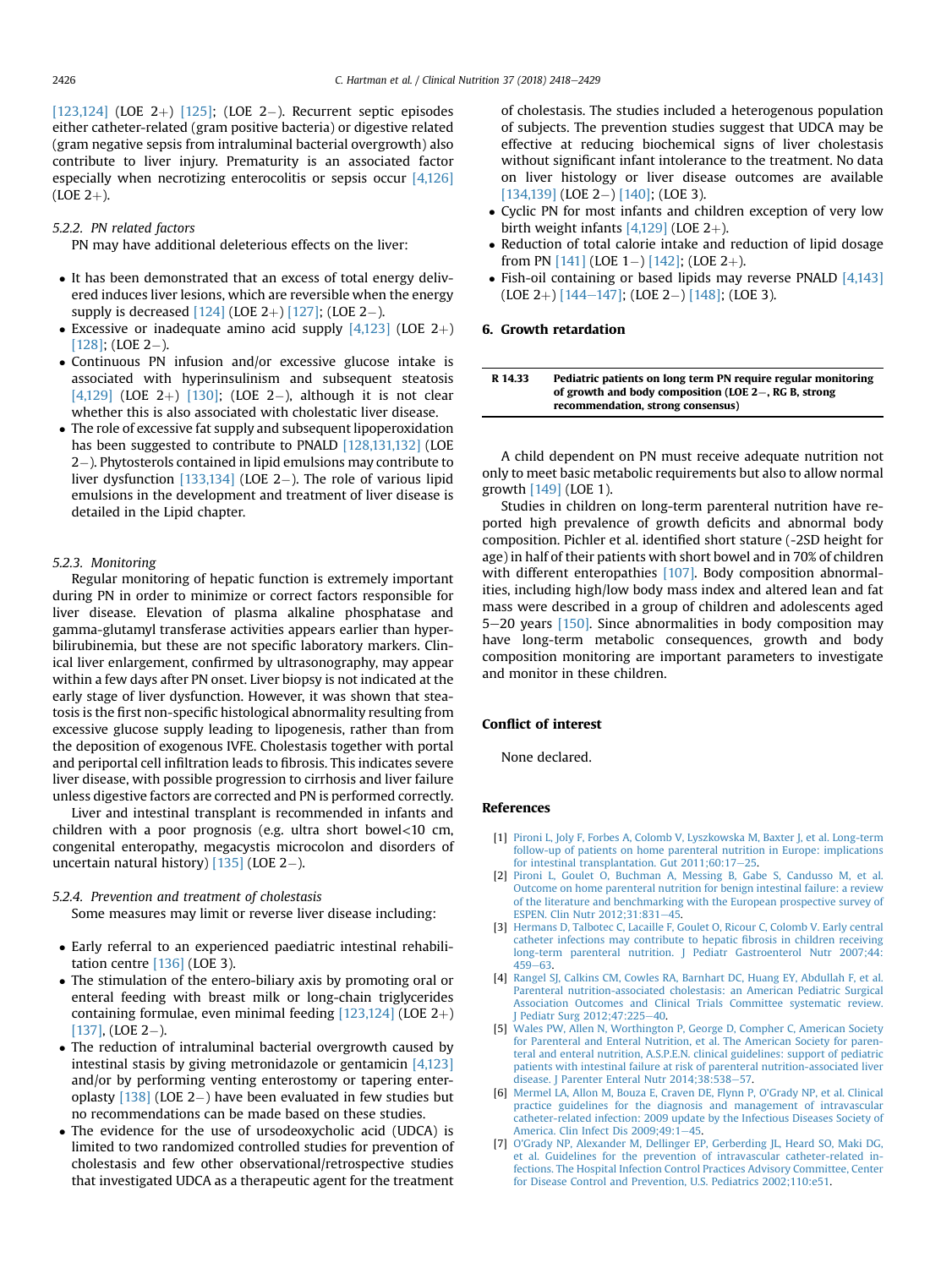- <span id="page-9-0"></span>[8] [Diamanti A, Basso MS, Castro M, Calce A, Pietrobattista A, Gambarara M.](http://refhub.elsevier.com/S0261-5614(18)31175-0/sref8) [Prevalence of life-threatening complications in pediatric patients affected by](http://refhub.elsevier.com/S0261-5614(18)31175-0/sref8) intestinal failure. Transplant Proc  $2007;39:1632-3$  $2007;39:1632-3$  $2007;39:1632-3$ .
- [9] [Gandullia P, Lugani F, Costabello L, Arrigo S, Calvi A, Castellano E, et al. Long](http://refhub.elsevier.com/S0261-5614(18)31175-0/sref9)[term home parenteral nutrition in children with chronic intestinal failure: a](http://refhub.elsevier.com/S0261-5614(18)31175-0/sref9) [15-year experience at a single Italian centre. Dig Liver Dis 2011;43:28](http://refhub.elsevier.com/S0261-5614(18)31175-0/sref9)-[33.](http://refhub.elsevier.com/S0261-5614(18)31175-0/sref9)
- [10] [Gillanders L, Angstmann K, Ball P, O'Callaghan M, Thomson A, Wong T, et al.](http://refhub.elsevier.com/S0261-5614(18)31175-0/sref10) [A prospective study of catheter-related complications in HPN patients. Clin](http://refhub.elsevier.com/S0261-5614(18)31175-0/sref10) Nutr 2012:31:30-[4](http://refhub.elsevier.com/S0261-5614(18)31175-0/sref10).
- [11] [Colomb V, Dabbas-Tyan M, Taupin P, Talbotec C, R](http://refhub.elsevier.com/S0261-5614(18)31175-0/sref11)e[villon Y, Jan D, et al. Long](http://refhub.elsevier.com/S0261-5614(18)31175-0/sref11) [term outcome of children receiving home parenteral nutrition: a 20-year](http://refhub.elsevier.com/S0261-5614(18)31175-0/sref11) [single-center experience in 302 patients. J Pediatr Gastroenterol Nutr](http://refhub.elsevier.com/S0261-5614(18)31175-0/sref11)  $2007:44:347-53.$  $2007:44:347-53.$
- [12] [Wiskin AE, Cole C, Owens DR, Morgan M, Burge DM, Beattie RM. Ten-year](http://refhub.elsevier.com/S0261-5614(18)31175-0/sref12) [experience of home parenteral nutrition in a single centre. Acta Paediatr](http://refhub.elsevier.com/S0261-5614(18)31175-0/sref12) 2012:101:524-[7.](http://refhub.elsevier.com/S0261-5614(18)31175-0/sref12)
- [13] [Hojsak I, Strizi](http://refhub.elsevier.com/S0261-5614(18)31175-0/sref13)c [H, Mi](http://refhub.elsevier.com/S0261-5614(18)31175-0/sref13)s[ak Z, Rimac I, Bukovina G, Prli](http://refhub.elsevier.com/S0261-5614(18)31175-0/sref13)[c H, et al. Central venous](http://refhub.elsevier.com/S0261-5614(18)31175-0/sref13) [catheter related sepsis in children on parenteral nutrition: a 21-year single](http://refhub.elsevier.com/S0261-5614(18)31175-0/sref13) $center$  experience. Clin Nutr  $2012:31:672-5$  $2012:31:672-5$ .
- [14] [Chandonnet CJ, Kahlon PS, Rachh P, Degrazia M, Dewitt EC, Flaherty KA, et al.](http://refhub.elsevier.com/S0261-5614(18)31175-0/sref14) [Health care failure mode and effect analysis to reduce NICU line-associated](http://refhub.elsevier.com/S0261-5614(18)31175-0/sref14) bloodstream infections. Pediatrics 2013:131:e1[9](http://refhub.elsevier.com/S0261-5614(18)31175-0/sref14)61-9.
- [15] [Piper HG, de Silva NT, Amaral JG, Avitzur Y, Wales PW. Peripherally inserted](http://refhub.elsevier.com/S0261-5614(18)31175-0/sref15) [central catheters for long-term parenteral nutrition in infants with intestinal](http://refhub.elsevier.com/S0261-5614(18)31175-0/sref15) [failure. J Pediatr Gastroenterol Nutr 2013;56:578](http://refhub.elsevier.com/S0261-5614(18)31175-0/sref15)-[81.](http://refhub.elsevier.com/S0261-5614(18)31175-0/sref15)
- [16] Perlman SE, Saiman L, Larson EL, Risk factors for late-onset health care[associated bloodstream infections in patients in neonatal intensive care](http://refhub.elsevier.com/S0261-5614(18)31175-0/sref16) units. Am I Infect Control  $2007:35:177-82$  $2007:35:177-82$ .
- [17] [Advani S, Reich NG, Sengupta A, Gosey L, Milstone AM. Central line](http://refhub.elsevier.com/S0261-5614(18)31175-0/sref17)[associated bloodstream infection in hospitalized children with peripherally](http://refhub.elsevier.com/S0261-5614(18)31175-0/sref17) [inserted central venous catheters: extending risk analyses outside the](http://refhub.elsevier.com/S0261-5614(18)31175-0/sref17) intensive care unit. Clin Infect Dis  $2011$  May; $52(9)$ : $1108-15$  $1108-15$ .
- [18] [Robinson JL, Casey LM, Huynh HQ, Spady DW. Prospective cohort study of](http://refhub.elsevier.com/S0261-5614(18)31175-0/sref18) [the outcome of and risk factors for intravascular catheter-related blood](http://refhub.elsevier.com/S0261-5614(18)31175-0/sref18)[stream infections in children with intestinal failure. J Parenter Enteral Nutr](http://refhub.elsevier.com/S0261-5614(18)31175-0/sref18) 2013:38:625-[30.](http://refhub.elsevier.com/S0261-5614(18)31175-0/sref18)
- [19] [Mohammed A, Grant FK, Zhao VM, Shane AL, Ziegler TR, Cole CR. Charac](http://refhub.elsevier.com/S0261-5614(18)31175-0/sref19)[terization of posthospital bloodstream infections in children requiring home](http://refhub.elsevier.com/S0261-5614(18)31175-0/sref19) [parenteral nutrition. J Parenter Enteral Nutr 2011;35:581](http://refhub.elsevier.com/S0261-5614(18)31175-0/sref19)–[7](http://refhub.elsevier.com/S0261-5614(18)31175-0/sref19).
- [20] [Mermel LA, Farr BM, Sherertz RJ, Raad II, O'Grady N, Harris JS, et al. Guide](http://refhub.elsevier.com/S0261-5614(18)31175-0/sref20)[lines for the management of intravascular catheter-related infections. Clin](http://refhub.elsevier.com/S0261-5614(18)31175-0/sref20) [Infect Dis 2001;32:1249](http://refhub.elsevier.com/S0261-5614(18)31175-0/sref20)-[72](http://refhub.elsevier.com/S0261-5614(18)31175-0/sref20).
- [21] [Guerti K, Ieven M, Mahieu L. Diagnosis of catheter-related bloodstream](http://refhub.elsevier.com/S0261-5614(18)31175-0/sref21) [infection in neonates: a study on the value of differential time to positivity of](http://refhub.elsevier.com/S0261-5614(18)31175-0/sref21) [paired blood cultures. Pediatr Crit Care Med 2007;8:470](http://refhub.elsevier.com/S0261-5614(18)31175-0/sref21)-[5](http://refhub.elsevier.com/S0261-5614(18)31175-0/sref21).
- [22] [Greenberg RG, Moran C, Ulshen M, Smith PB, Benjamin Jr DK, Cohen-](http://refhub.elsevier.com/S0261-5614(18)31175-0/sref22)[Wolkowiez M. Outcomes of catheter-associated infections in pediatric pa](http://refhub.elsevier.com/S0261-5614(18)31175-0/sref22)[tients with short bowel syndrome. J Pediatr Gastroenterol Nutr 2010;50:](http://refhub.elsevier.com/S0261-5614(18)31175-0/sref22)  $460 - 2$  $460 - 2$  $460 - 2$
- [23] [Castagnola E, Marazzi MG, Tacchella A, Giacchino R. Broviac catheter-related](http://refhub.elsevier.com/S0261-5614(18)31175-0/sref23) [candidemia. Pediatr Infect Dis J 2005;24:747.](http://refhub.elsevier.com/S0261-5614(18)31175-0/sref23)
- [24] [Buckler BS, Sams RN, Goei VL, Krishnan KR, Bemis MJ, Parker DP, et al.](http://refhub.elsevier.com/S0261-5614(18)31175-0/sref24) [Treatment of central venous catheter fungal infection using liposomal](http://refhub.elsevier.com/S0261-5614(18)31175-0/sref24) [amphotericin-B lock therapy. Pediatr Infect Dis J 2008;27:762](http://refhub.elsevier.com/S0261-5614(18)31175-0/sref24)-[4](http://refhub.elsevier.com/S0261-5614(18)31175-0/sref24).
- [25] [Tresoldi AT, Padoveze MC, Trabasso P, Veiga JF, Marba ST, von Nowakonski A,](http://refhub.elsevier.com/S0261-5614(18)31175-0/sref25) [et al. Enterobacter cloacae sepsis outbreak in a newborn unit caused by](http://refhub.elsevier.com/S0261-5614(18)31175-0/sref25) [contaminated total parenteral nutrition solution. Am J Infect Control](http://refhub.elsevier.com/S0261-5614(18)31175-0/sref25) 2000:28:258-[61.](http://refhub.elsevier.com/S0261-5614(18)31175-0/sref25)
- [26] [Didier ME, Fischer S, Maki DG. Total nutrient admixtures appear safer than](http://refhub.elsevier.com/S0261-5614(18)31175-0/sref26) [lipid emulsion alone as regards microbial contamination: growth properties](http://refhub.elsevier.com/S0261-5614(18)31175-0/sref26) [of microbial pathogens at room temperature. J Parenter Enteral Nutr](http://refhub.elsevier.com/S0261-5614(18)31175-0/sref26)  $1998:22:291-6$
- [27] [Habsah H, Zeehaida M, Van Rostenberghe H, Noraida R, Wan Pauzi WI,](http://refhub.elsevier.com/S0261-5614(18)31175-0/sref27) Fatimah I, et al. An outbreak of Pantoea [spp. in a neonatal intensive care unit](http://refhub.elsevier.com/S0261-5614(18)31175-0/sref27) [secondary to contaminated parenteral nutrition. J Hosp Infect 2005;61:](http://refhub.elsevier.com/S0261-5614(18)31175-0/sref27)  $213 - 8.$  $213 - 8.$  $213 - 8.$  $213 - 8.$
- [28] [Shulman RJ, Reed T, Pitre D, Laine L. Use of hydrochloric acid to clear](http://refhub.elsevier.com/S0261-5614(18)31175-0/sref28) [obstructed central venous catheters. J Parenter Enteral Nutr 1988;12:](http://refhub.elsevier.com/S0261-5614(18)31175-0/sref28)  $509 - 10.$  $509 - 10.$  $509 - 10.$  $509 - 10.$
- [29] [Duffy LF, Kerzner B, Gebus V, Dice J. Treatment of central venous catheter](http://refhub.elsevier.com/S0261-5614(18)31175-0/sref29) [occlusions with hydrochloric acid. J Pediatr 1989;114:1002](http://refhub.elsevier.com/S0261-5614(18)31175-0/sref29)-[4.](http://refhub.elsevier.com/S0261-5614(18)31175-0/sref29)
- [30] [Hardy G, Ball P. Avoiding catheter complications with lipid containing](http://refhub.elsevier.com/S0261-5614(18)31175-0/sref30) [parenteral nutrition. Br J Intensive Care 2006;16:64](http://refhub.elsevier.com/S0261-5614(18)31175-0/sref30)-[7](http://refhub.elsevier.com/S0261-5614(18)31175-0/sref30).
- [31] [Nancarrow PA, Edwards DK. Kinked catheters: radiographic appearance of](http://refhub.elsevier.com/S0261-5614(18)31175-0/sref31) functionally significant bends. Am J Roentgenol  $1986;146:789-92$ .
- [32] [Gowraiah V, Culham G, Chilvers MA, Yang CL. Embolization of a central](http://refhub.elsevier.com/S0261-5614(18)31175-0/sref32) [venous catheter due to pinch-off syndrome. Acta Paediatr 2013;102:e49](http://refhub.elsevier.com/S0261-5614(18)31175-0/sref32)–[50](http://refhub.elsevier.com/S0261-5614(18)31175-0/sref32).
- [33] [Massicotte MP, Dix D, Monagle P, Adams M, Andrew M. Central venous](http://refhub.elsevier.com/S0261-5614(18)31175-0/sref33) [catheter related thrombosis in children: analysis of the Canadian Registry of](http://refhub.elsevier.com/S0261-5614(18)31175-0/sref33) [Venous Thromboembolic Complications. J Pediatr 1998;133:770](http://refhub.elsevier.com/S0261-5614(18)31175-0/sref33)-[6.](http://refhub.elsevier.com/S0261-5614(18)31175-0/sref33)
- [34] [Andrew M, Marzinotto V, Pencharz P, Zlotkin S, Burrows P, Ingram J, et al.](http://refhub.elsevier.com/S0261-5614(18)31175-0/sref34) [A cross-sectional study of catheter-related thrombosis in children receiving](http://refhub.elsevier.com/S0261-5614(18)31175-0/sref34) [total parenteral nutrition at home. J Pediatr 1995;126:358](http://refhub.elsevier.com/S0261-5614(18)31175-0/sref34)-[63](http://refhub.elsevier.com/S0261-5614(18)31175-0/sref34).
- [35] [Schmidt-Sommerfeld E, Snyder G, Rossi TM, Lebenthal E. Catheter-related](http://refhub.elsevier.com/S0261-5614(18)31175-0/sref35) [complications in 35 children and adolescents with gastrointestinal disease](http://refhub.elsevier.com/S0261-5614(18)31175-0/sref35) [on home parenteral nutrition. J Parenter Enteral Nutr 1990;14:148](http://refhub.elsevier.com/S0261-5614(18)31175-0/sref35)-[51.](http://refhub.elsevier.com/S0261-5614(18)31175-0/sref35)
- [36] [Swaniker F, Fonkalsrud EW. Superior and inferior vena caval occlusion in](http://refhub.elsevier.com/S0261-5614(18)31175-0/sref36) infants receiving total parenteral nutrition. Am Surg  $1995;61:877-81$  $1995;61:877-81$ .
- [37] [Mollitt DL, Golladay ES. Complications of TPN catheter-induced vena caval](http://refhub.elsevier.com/S0261-5614(18)31175-0/sref37) [thrombosis in children less than one year of age. J Pediatr Surg 1983;18:](http://refhub.elsevier.com/S0261-5614(18)31175-0/sref37)  $462 - 6$  $462 - 6$  $462 - 6$
- [38] [Male C, Kuhle S, Mitchell L. Diagnosis of venous thromboembolism in chil](http://refhub.elsevier.com/S0261-5614(18)31175-0/sref38)dren. Semin Thromb Hemost  $2003;29:377-90$  $2003;29:377-90$ .
- [39] [Shankar KR, Abernethy LJ, Das KSV, Roche CJ, Pizer BL, Lioyd DA, et al.](http://refhub.elsevier.com/S0261-5614(18)31175-0/sref39) [Magnetic resonance venography in assessing venous patency after multiple](http://refhub.elsevier.com/S0261-5614(18)31175-0/sref39) venous catheters. J Pediatr Surg  $2002:37:175-9$  $2002:37:175-9$ .
- [40] [Dollery CM, Sullivan ID, Bauraind O, Bull C, Milla PJ. Thrombosis and em](http://refhub.elsevier.com/S0261-5614(18)31175-0/sref40)[bolism in long-term central venous access for parenteral nutrition. Lancet](http://refhub.elsevier.com/S0261-5614(18)31175-0/sref40) 1994:15:1043-[5.](http://refhub.elsevier.com/S0261-5614(18)31175-0/sref40)
- [41] [Moukarzel A, Azancot-Benisty A, Brun P, Vitoux C, Cezard JP, Navarro J. M](http://refhub.elsevier.com/S0261-5614(18)31175-0/sref41)[mode and two-dimensional echocardiography in the routine follow-up of](http://refhub.elsevier.com/S0261-5614(18)31175-0/sref41) [central venous catheters in children receiving total parenteral nutrition.](http://refhub.elsevier.com/S0261-5614(18)31175-0/sref41) J Parenter Enteral Nutr  $1991;15:551-5$ .
- [42] [Jacobs BR, Haygood M, Hingl J. Recombinant tissue plasminogen activator in](http://refhub.elsevier.com/S0261-5614(18)31175-0/sref42) [the treatment of central venous catheter occlusion in children. J Pediatr](http://refhub.elsevier.com/S0261-5614(18)31175-0/sref42)  $2001:139:593-6.$  $2001:139:593-6.$
- [43] [Monagle P, Chan AKC, Goldenberg NA, Ichord RN, Journeycake JM, Nowak](http://refhub.elsevier.com/S0261-5614(18)31175-0/sref43)Göttl U, et al. Antithrombotic therapy in neonates and children: anti[thrombotic therapy and prevention of thrombosis: American College of](http://refhub.elsevier.com/S0261-5614(18)31175-0/sref43) [Chest Physicians evidence-based clinical practice guidelines \(9th ed\). Chest](http://refhub.elsevier.com/S0261-5614(18)31175-0/sref43)  $2012:141:7375 - 8015$
- [44] [Ponec D, Irwin D, Haire WD, Hill PA, Li X, McCluskey ER, et al. Recombinant](http://refhub.elsevier.com/S0261-5614(18)31175-0/sref44) [tissue plasminogen activator \(alteplase\) for restoration of](http://refhub.elsevier.com/S0261-5614(18)31175-0/sref44) flow in occluded [central venous access devices: a double-blind placebo-controlled trial](http://refhub.elsevier.com/S0261-5614(18)31175-0/sref44)-[the](http://refhub.elsevier.com/S0261-5614(18)31175-0/sref44) [Cardiovascular Thrombolytic to Open Occluded Lines \(COOL\) ef](http://refhub.elsevier.com/S0261-5614(18)31175-0/sref44)ficacy trial.  $V$ asc Interv Radiol 2001:12:951-5
- [45] [Deitcher SR, Fesen MR, Kiproff PM, Hill PA, Li X, McCluskey ER, et al. Safety](http://refhub.elsevier.com/S0261-5614(18)31175-0/sref45) and effi[cacy of alteplase for restoring function in occluded central venous](http://refhub.elsevier.com/S0261-5614(18)31175-0/sref45) [catheters: results of the cardiovascular thrombolytic to open occluded lines](http://refhub.elsevier.com/S0261-5614(18)31175-0/sref45) [trial. J Clin Oncol 2002;20:317](http://refhub.elsevier.com/S0261-5614(18)31175-0/sref45)-[24.](http://refhub.elsevier.com/S0261-5614(18)31175-0/sref45)
- [46] [Blaney M, Shen V, Kerner JA, Jacobs BR, Gray S, Arm](http://refhub.elsevier.com/S0261-5614(18)31175-0/sref46)field J, et al. Alteplase for [the treatment of central venous catheter occlusion in children: results of a](http://refhub.elsevier.com/S0261-5614(18)31175-0/sref46) [prospective, open-label, single-arm study \(The Cath](http://refhub.elsevier.com/S0261-5614(18)31175-0/sref46)flo Activase Pediatric [Study\). J Vasc Interv Radiol 2006;17:1745](http://refhub.elsevier.com/S0261-5614(18)31175-0/sref46)-[51.](http://refhub.elsevier.com/S0261-5614(18)31175-0/sref46)
- [47] Zoon KC. Important drug warning: safety information regarding the use of abbokinase (Urokinase). 1999. https://wayback.archive-it.org/7993/ [https://wayback.archive-it.org/7993/](https://wayback.archive-it.org/7993/20170113111627/http://www.fda.gov/Drugs/DevelopmentApprovalProcess/HowDrugsareDevelopedandApproved/ApprovalApplications/TherapeuticBiologicApplications/ucm113558.htm) [20170113111627/http://www.fda.gov/Drugs/DevelopmentApprovalProcess/](https://wayback.archive-it.org/7993/20170113111627/http://www.fda.gov/Drugs/DevelopmentApprovalProcess/HowDrugsareDevelopedandApproved/ApprovalApplications/TherapeuticBiologicApplications/ucm113558.htm) [HowDrugsareDevelopedandApproved/ApprovalApplications/](https://wayback.archive-it.org/7993/20170113111627/http://www.fda.gov/Drugs/DevelopmentApprovalProcess/HowDrugsareDevelopedandApproved/ApprovalApplications/TherapeuticBiologicApplications/ucm113558.htm) [TherapeuticBiologicApplications/ucm113558.htm.](https://wayback.archive-it.org/7993/20170113111627/http://www.fda.gov/Drugs/DevelopmentApprovalProcess/HowDrugsareDevelopedandApproved/ApprovalApplications/TherapeuticBiologicApplications/ucm113558.htm) [Accessed 12 July 2018].
- [48] [Terrill KR, Lemons RS, Goldsby RE. Safety, dose, and timing of reteplase in](http://refhub.elsevier.com/S0261-5614(18)31175-0/sref48) [treating occluded central venous catheters in children with cancer. J Pediatr](http://refhub.elsevier.com/S0261-5614(18)31175-0/sref48) [Hematol Oncol 2003;25:864](http://refhub.elsevier.com/S0261-5614(18)31175-0/sref48)-[7.](http://refhub.elsevier.com/S0261-5614(18)31175-0/sref48)
- [49] [Baskin JL, Reiss U, Wilimas JA, Metzger ML, Ribeiro RC, Pui CH, et al.](http://refhub.elsevier.com/S0261-5614(18)31175-0/sref49) [Thrombolytic therapy for central venous catheter occlusion. Haematologica](http://refhub.elsevier.com/S0261-5614(18)31175-0/sref49)  $2012:97:641-50.$  $2012:97:641-50.$
- [50] [Albisetti M. Thrombolytic therapy in children. Thromb Res 2006;118:](http://refhub.elsevier.com/S0261-5614(18)31175-0/sref50)  $95 - 105.$  $95 - 105.$  $95 - 105.$  $95 - 105.$
- [51] [Williams MD. Thrombolysis in children. Br J Haematol 2010;148:26](http://refhub.elsevier.com/S0261-5614(18)31175-0/sref51)-[36.](http://refhub.elsevier.com/S0261-5614(18)31175-0/sref51)
- [52] [Yee DL, Chan AK, Williams S, Goldenberg NA, Massicotte MP, Raf](http://refhub.elsevier.com/S0261-5614(18)31175-0/sref52)fini LJ. [Varied opinions on thrombolysis for venous thromboembolism in infants](http://refhub.elsevier.com/S0261-5614(18)31175-0/sref52) and children: fi[ndings from a survey of pediatric hematology-oncology](http://refhub.elsevier.com/S0261-5614(18)31175-0/sref52) [specialists. Pediatr Blood Cancer 2009;53:960](http://refhub.elsevier.com/S0261-5614(18)31175-0/sref52)-[6](http://refhub.elsevier.com/S0261-5614(18)31175-0/sref52).
- [53] [Gupta AA, Leaker M, Andrew M, Massicotte P, Liu L, Benson LN, et al. Safety](http://refhub.elsevier.com/S0261-5614(18)31175-0/sref53) [and outcomes of thrombolysis with tissue plasminogen activator for treat](http://refhub.elsevier.com/S0261-5614(18)31175-0/sref53)[ment of intravascular thrombosis in children. J Pediat 2001;139\(5\):682](http://refhub.elsevier.com/S0261-5614(18)31175-0/sref53)-[8.](http://refhub.elsevier.com/S0261-5614(18)31175-0/sref53)
- [54] Raffi[ni L. Thrombolysis for intravascular thrombosis in neonates and chil](http://refhub.elsevier.com/S0261-5614(18)31175-0/sref54)[dren. Curr Opin Pediatr 2009;21:9](http://refhub.elsevier.com/S0261-5614(18)31175-0/sref54)-[14.](http://refhub.elsevier.com/S0261-5614(18)31175-0/sref54)
- [55] Nowak-Göttl U, Janssen V, Manner D, Kenet G. Venous thromboembolism in [neonates and children](http://refhub.elsevier.com/S0261-5614(18)31175-0/sref55)-[update 2013. Thromb Res 2013 Jan;131\(Suppl. 1\):](http://refhub.elsevier.com/S0261-5614(18)31175-0/sref55)  $S39 - 41.$  $S39 - 41.$  $S39 - 41.$
- [56] [de Buys Roessingh AS, Portier-Marret N, Tercier S, Qanadli SD, Joseph JM.](http://refhub.elsevier.com/S0261-5614(18)31175-0/sref56) [Combined endovascular and surgical recanalization after central venous](http://refhub.elsevier.com/S0261-5614(18)31175-0/sref56) [catheter-related obstructions. J Pediatr Surg 2008 Jun;43\(6\):E21](http://refhub.elsevier.com/S0261-5614(18)31175-0/sref56)-[4.](http://refhub.elsevier.com/S0261-5614(18)31175-0/sref56)
- [57] [Carcao MD, Connolly BL, Chait P, Stain AM, Acebes M, Massicotte P, et al.](http://refhub.elsevier.com/S0261-5614(18)31175-0/sref57) [Central venous catheter related thrombosis presenting as superior vena cava](http://refhub.elsevier.com/S0261-5614(18)31175-0/sref57) [syndrome in a haemophilic patient with inhibitors. Haemophilia 2003;9:](http://refhub.elsevier.com/S0261-5614(18)31175-0/sref57) [578](http://refhub.elsevier.com/S0261-5614(18)31175-0/sref57)-[83](http://refhub.elsevier.com/S0261-5614(18)31175-0/sref57).
- [58] [van Miert C, Hill R, Jones L. Interventions for restoring patency of occluded](http://refhub.elsevier.com/S0261-5614(18)31175-0/sref58) [central venous catheter lumens. Cochrane Database Syst Rev 2012 Apr 18;4:](http://refhub.elsevier.com/S0261-5614(18)31175-0/sref58) [CD007119.](http://refhub.elsevier.com/S0261-5614(18)31175-0/sref58)
- [59] [Deitcher SR, Fraschini G, Himmelfarb J, Schuman E, Smith TJ, Schulz GA, et al.](http://refhub.elsevier.com/S0261-5614(18)31175-0/sref59) [Dose-ranging trial with a recombinant urokinase for occluded central venous](http://refhub.elsevier.com/S0261-5614(18)31175-0/sref59) [catheters in oncology patients. J Vasc Intervent Radiol 2004;15:575](http://refhub.elsevier.com/S0261-5614(18)31175-0/sref59)-[9](http://refhub.elsevier.com/S0261-5614(18)31175-0/sref59).
- [60] [Fink JM, Capozzi DL, Shermock KM, Militello MA, Hutson TE, Kalaycio ME,](http://refhub.elsevier.com/S0261-5614(18)31175-0/sref60) [et al. Alteplase for central catheter clearance: doses 1 mg/ml versus 2 mg/](http://refhub.elsevier.com/S0261-5614(18)31175-0/sref60) [2](http://refhub.elsevier.com/S0261-5614(18)31175-0/sref60) ml. Ann Pharmacother  $2004;38:351-2$ .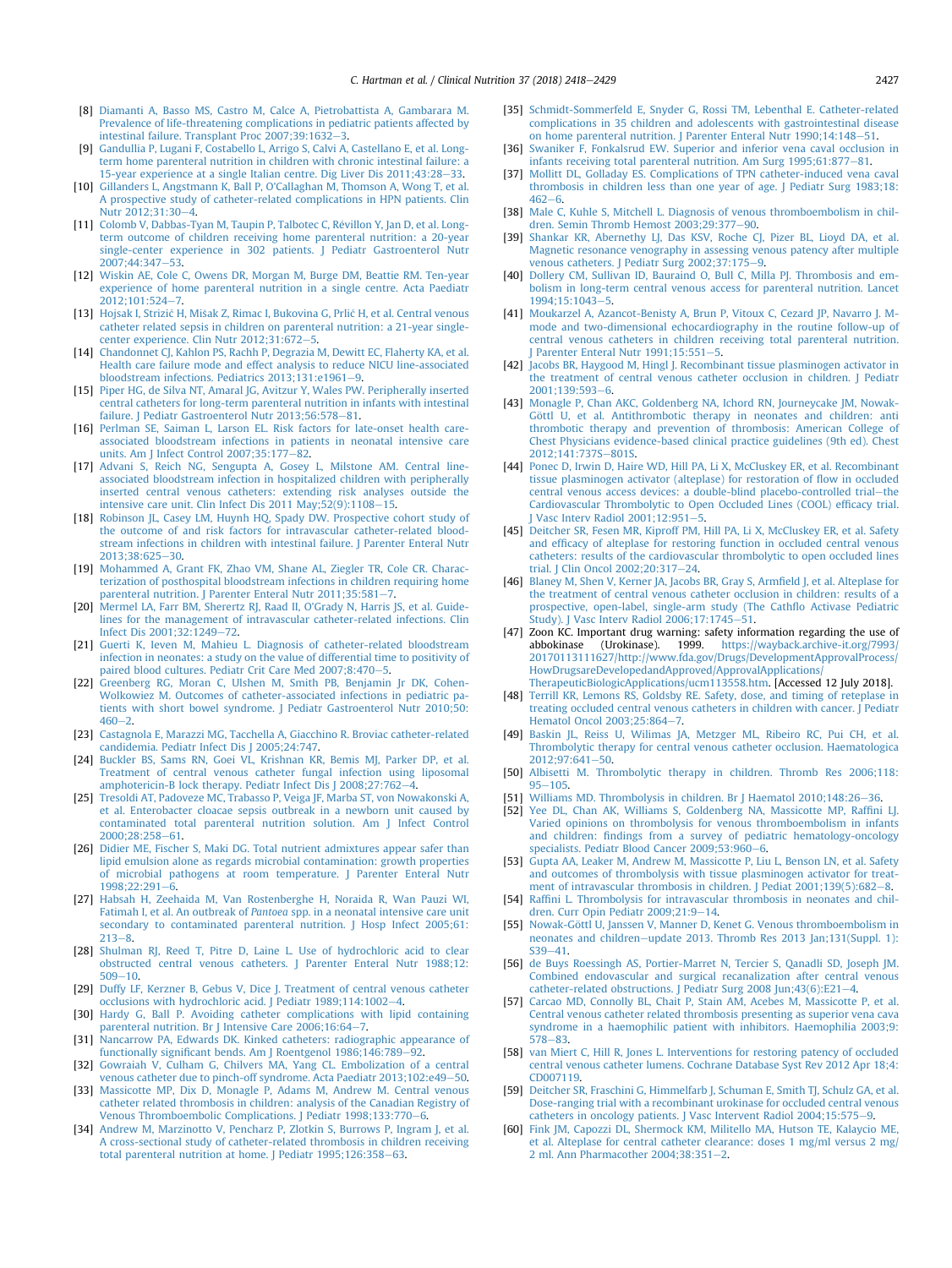- <span id="page-10-0"></span>[61] [Madhavi P, Jameson R, Robinson MJ. Unilateral pleural effusion complicating](http://refhub.elsevier.com/S0261-5614(18)31175-0/sref61) [central venous catheterisation. Arch Dis Childhood Fetal Neonatal Ed](http://refhub.elsevier.com/S0261-5614(18)31175-0/sref61) 2000:82:F248-[9](http://refhub.elsevier.com/S0261-5614(18)31175-0/sref61).
- [62] [Haass C, Sorrentino E, Tempera A, Consigli C, De Paola D, Calcagni G, et al.](http://refhub.elsevier.com/S0261-5614(18)31175-0/sref62) [Cardiac tamponade and bilateral pleural effusion in a very low birth weight](http://refhub.elsevier.com/S0261-5614(18)31175-0/sref62) [infant. J Matern Fetal Neonatal Med 2009;22:137](http://refhub.elsevier.com/S0261-5614(18)31175-0/sref62)-[9](http://refhub.elsevier.com/S0261-5614(18)31175-0/sref62).
- [63] [Cupitt JM. An unusual complication of a central venous catheter in a neonate.](http://refhub.elsevier.com/S0261-5614(18)31175-0/sref63) Paediatr Anaesth 2000:10:665-[8.](http://refhub.elsevier.com/S0261-5614(18)31175-0/sref63)
- [64] Pignotti MS, Messineo A, Indolfi [G, Donzelli G. Bilateral consolidation of the](http://refhub.elsevier.com/S0261-5614(18)31175-0/sref64) [lungs in a preterm infant: an unusual central venous catheter complication.](http://refhub.elsevier.com/S0261-5614(18)31175-0/sref64) Paediatr Anaesth  $2004:14:957-9$ .
- [65] [Nadroo AM, al-Sowailem AM. Extravasation of parenteral alimentation](http://refhub.elsevier.com/S0261-5614(18)31175-0/sref65) fluid [into the renal pelvis](http://refhub.elsevier.com/S0261-5614(18)31175-0/sref65)  $-$  [a complication of central venous catheter in a](http://refhub.elsevier.com/S0261-5614(18)31175-0/sref65) neonate. J Perinatol  $2001;21:465-6$ .
- [66] [Krüse-Ruijter MF, Robben SG, Degraeuwe PL. Hydrocoele and periorchitis](http://refhub.elsevier.com/S0261-5614(18)31175-0/sref66) [after extravasation of parenteral nutrition solution. Arch Dis Child Fetal](http://refhub.elsevier.com/S0261-5614(18)31175-0/sref66) [Neonatal Ed 2011;96:F359.](http://refhub.elsevier.com/S0261-5614(18)31175-0/sref66)
- [67] [Sebastiani G, Costa Orvay JA, Serrano Gimare M, Iriondo Sanz M. Scrotal](http://refhub.elsevier.com/S0261-5614(18)31175-0/sref67) [edema: a rare complication of percutaneous central venous catheters. Anal](http://refhub.elsevier.com/S0261-5614(18)31175-0/sref67) Pediatr  $2006:65:377-80$ .
- [68] [Sztajnbok J, Troster EJ. Acute abdomen due to late retroperitoneal extrava](http://refhub.elsevier.com/S0261-5614(18)31175-0/sref68)[sation from a femoral venous catheter in a newborn. Rev Paul Med](http://refhub.elsevier.com/S0261-5614(18)31175-0/sref68) 2002:120:59-[61.](http://refhub.elsevier.com/S0261-5614(18)31175-0/sref68)
- [69] [Perry MS, Billars L. Extravasation of hyperalimentation into the spinal](http://refhub.elsevier.com/S0261-5614(18)31175-0/sref69) [epidural space from a central venous line. Neurology 2006;67:715.](http://refhub.elsevier.com/S0261-5614(18)31175-0/sref69)
- [70] [Young S, MacMahon P, Kovar IZ. Subdural intravenous fat collection: an](http://refhub.elsevier.com/S0261-5614(18)31175-0/sref70) [unusual complication of central intravenous feeding in the neonate.](http://refhub.elsevier.com/S0261-5614(18)31175-0/sref70)<br>J Parenter Enteral Nutr 1989;13:661–[2](http://refhub.elsevier.com/S0261-5614(18)31175-0/sref70).
- [71] [Jardine LA, Inglis GD, Davies MW. Aspiration of parenteral nutrition](http://refhub.elsevier.com/S0261-5614(18)31175-0/sref71)  $-$  [a](http://refhub.elsevier.com/S0261-5614(18)31175-0/sref71) [previously unreported complication of central venous access in an infant: a](http://refhub.elsevier.com/S0261-5614(18)31175-0/sref71) [case report. J Med Case Rep 2008;2:63.](http://refhub.elsevier.com/S0261-5614(18)31175-0/sref71)
- [72] [Wiegand R, Brown J. Hyaluronidase for the management of dextrose](http://refhub.elsevier.com/S0261-5614(18)31175-0/sref72)  $extravasation.$  Am J Emerg Med [2](http://refhub.elsevier.com/S0261-5614(18)31175-0/sref72)010;28. 257.e1 $-2$ .
- [73] [Allen CH, Etzwiler LS, Miller MK, Maher G, Mace S, Hostetler MA, et al. Re](http://refhub.elsevier.com/S0261-5614(18)31175-0/sref73)[combinant human hyaluronidase-enabled subcutaneous pediatric rehydra](http://refhub.elsevier.com/S0261-5614(18)31175-0/sref73)[tion. Pediatrics 2009;124:e858](http://refhub.elsevier.com/S0261-5614(18)31175-0/sref73)-[67.](http://refhub.elsevier.com/S0261-5614(18)31175-0/sref73)
- [74] [de Jonge RC, Polderman KH, Gemke RJ. Central venous catheter use in the](http://refhub.elsevier.com/S0261-5614(18)31175-0/sref74) [pediatric patient: mechanical and infectious complications. Pediatr Crit Care](http://refhub.elsevier.com/S0261-5614(18)31175-0/sref74) [Med 2005;6:329](http://refhub.elsevier.com/S0261-5614(18)31175-0/sref74)-[39.](http://refhub.elsevier.com/S0261-5614(18)31175-0/sref74)
- [75] [Gabelmann A, Kramer S, Gorich J. Percutaneous retrieval of lost or misplaced](http://refhub.elsevier.com/S0261-5614(18)31175-0/sref75) [intravascular objects. Am J Roentgenol 2001;176:1509](http://refhub.elsevier.com/S0261-5614(18)31175-0/sref75)-[13.](http://refhub.elsevier.com/S0261-5614(18)31175-0/sref75)
- [76] [Walshe C, Phelan D, Bourke J, Buggy D. Vascular erosion by central venous](http://refhub.elsevier.com/S0261-5614(18)31175-0/sref76) [catheters used for total parenteral nutrition. Intensive Care Med 2007;33:](http://refhub.elsevier.com/S0261-5614(18)31175-0/sref76)  $534 - 7.$  $534 - 7.$  $534 - 7.$
- [77] [Rodrigues AF, van Mourik ID, Sharif K, Barron DJ, de Giovanni JV, Bennett J,](http://refhub.elsevier.com/S0261-5614(18)31175-0/sref77) [et al. Management of end-stage central venous access in children referred for](http://refhub.elsevier.com/S0261-5614(18)31175-0/sref77) [possible small bowel transplantation. J Pediatr Gastroenterol Nutr 2006;42:](http://refhub.elsevier.com/S0261-5614(18)31175-0/sref77)  $427 - 33$  $427 - 33$ .
- [78] Selvaggi G, Gyamfi [A, Kato T, Gelman B, Aggarwal S, Begliomini B, et al.](http://refhub.elsevier.com/S0261-5614(18)31175-0/sref78) [Analysis of vascular access in intestinal transplant recipients using the Miami](http://refhub.elsevier.com/S0261-5614(18)31175-0/sref78) classifi[cation from the VIIIth International Small Bowel Transplant Sympo](http://refhub.elsevier.com/S0261-5614(18)31175-0/sref78) $sium. Transplantation 2005;79:1639-43.$  $sium. Transplantation 2005;79:1639-43.$  $sium. Transplantation 2005;79:1639-43.$  $sium. Transplantation 2005;79:1639-43.$
- [79] Barnett MI, Cosslett AG, Duffi[eld JR, Evans DA, Hall SB, Williams DR. Paren](http://refhub.elsevier.com/S0261-5614(18)31175-0/sref79)[teral nutrition. Pharmaceutical problems of compatibility and stability. Drug](http://refhub.elsevier.com/S0261-5614(18)31175-0/sref79) Saf  $1990:5:101-6$  $1990:5:101-6$ .
- [80] [Pertkiewicz M, Cosslett AG, Mühlebach S, Dudrick SJ. Basics in clinical](http://refhub.elsevier.com/S0261-5614(18)31175-0/sref80) [nutrition: stability of parenteral admixtures. e-SPEN 4; 2009. p. e117](http://refhub.elsevier.com/S0261-5614(18)31175-0/sref80)-[9.](http://refhub.elsevier.com/S0261-5614(18)31175-0/sref80)
- [81] [Pluhator-Murton MM, Fedorak RN, Audette RJ, Marriage BJ, Yatscoff RW.](http://refhub.elsevier.com/S0261-5614(18)31175-0/sref81) [Extent of trace-element contamination from simulated compounding of total](http://refhub.elsevier.com/S0261-5614(18)31175-0/sref81) [parenteral nutrient solutions. Am J Health Syst Pharm 1996;53:2299](http://refhub.elsevier.com/S0261-5614(18)31175-0/sref81)-[303](http://refhub.elsevier.com/S0261-5614(18)31175-0/sref81).
- [82] [Pluhator-Murton MM, Fedorak RN, Audette RJ, Marriage BJ, Yatscoff RW,](http://refhub.elsevier.com/S0261-5614(18)31175-0/sref82) [Gramlich LM. Trace element contamination of total parenteral nutrition. 1.](http://refhub.elsevier.com/S0261-5614(18)31175-0/sref82) [Contribution of component solutions. J Parenter Enteral Nutr 1999;23:](http://refhub.elsevier.com/S0261-5614(18)31175-0/sref82)  $222 - 7.$  $222 - 7.$  $222 - 7.$
- [83] [Pluhator-Murton MM, Fedorak RN, Audette RJ, Marriage BJ, Yatscoff RW,](http://refhub.elsevier.com/S0261-5614(18)31175-0/sref83) [Gramlich LM. Trace element contamination of total parenteral nutrition. 2.](http://refhub.elsevier.com/S0261-5614(18)31175-0/sref83) [Effect of storage duration and temperature. J Parenter Enteral Nutr 1999;23:](http://refhub.elsevier.com/S0261-5614(18)31175-0/sref83)  $228 - 32.$  $228 - 32.$  $228 - 32.$
- [84] [Hardy G, Puzovic M. Formulation, stability, and administration of parenteral](http://refhub.elsevier.com/S0261-5614(18)31175-0/sref84) [nutrition with new lipid emulsions. Nutr Clin Pract 2009;24\(5\):616](http://refhub.elsevier.com/S0261-5614(18)31175-0/sref84)-[25.](http://refhub.elsevier.com/S0261-5614(18)31175-0/sref84)
- [85] [Skouroliakou M, Matthaiou E, Chiou A, Panagiotakos D, Gounaris A, Nunn T,](http://refhub.elsevier.com/S0261-5614(18)31175-0/sref85) [et al. Physicochemical stability of parenteral nutrition supplied as all in one](http://refhub.elsevier.com/S0261-5614(18)31175-0/sref85) [for neonates. J Parenter Enteral Nutr 2008;32\(2\):201](http://refhub.elsevier.com/S0261-5614(18)31175-0/sref85)-[9.](http://refhub.elsevier.com/S0261-5614(18)31175-0/sref85)
- [86] [Driscoll DF, Nehne J, Peterss H, Klutsch K, Bistrian BR, Niemann W. Physi](http://refhub.elsevier.com/S0261-5614(18)31175-0/sref86)[cochemical stability of intravenous lipid emulsions as all-in-one admixtures](http://refhub.elsevier.com/S0261-5614(18)31175-0/sref86) intended for the very young. Clin Nutr  $2003;22(5):489-95$ .
- [87] [Minton A, Barnett MI, Cosslett AG. The compatibility of selected drugs on Y](http://refhub.elsevier.com/S0261-5614(18)31175-0/sref87)[sited delivery of total parenteral nutrition \(TPN\) admixtures. Clin Nutr](http://refhub.elsevier.com/S0261-5614(18)31175-0/sref87) [1997;16:45.](http://refhub.elsevier.com/S0261-5614(18)31175-0/sref87)
- [88] [Murphy S, Craig DQ, Murphy A. An investigation into the physical stability of](http://refhub.elsevier.com/S0261-5614(18)31175-0/sref88) [a neonatal parenteral nutrition formulation. Acta Paediatr 1996;85:1483](http://refhub.elsevier.com/S0261-5614(18)31175-0/sref88)-[6](http://refhub.elsevier.com/S0261-5614(18)31175-0/sref88).
- [89] [Fox LM, WiLder AG, Foushee JA. Physical compatibility of various drugs with](http://refhub.elsevier.com/S0261-5614(18)31175-0/sref89) [neonatal total parenteral nutrient solution during simulated Y-site admin](http://refhub.elsevier.com/S0261-5614(18)31175-0/sref89)istration. Am I Health Syst Pharm  $2013:70:520-4$  $2013:70:520-4$ .
- [90] [Bethune K, Allwood M, Grainger C, Wormleighton C, British Pharmaceutical](http://refhub.elsevier.com/S0261-5614(18)31175-0/sref90) [Nutrition Group Working Party. Use of](http://refhub.elsevier.com/S0261-5614(18)31175-0/sref90) filters during the preparation and [administration of parenteral nutrition: position paper and guidelines pre](http://refhub.elsevier.com/S0261-5614(18)31175-0/sref90)[pared by a British pharmaceutical nutrition group working party. Nutrition](http://refhub.elsevier.com/S0261-5614(18)31175-0/sref90)  $2001;17:403-8$  $2001;17:403-8$  $2001;17:403-8$
- [91] [Lumpkin MM. Safety alert: hazards of precipitation associated with paren](http://refhub.elsevier.com/S0261-5614(18)31175-0/sref91)teral nutrition. Am J Hosp Pharm  $1994:51:1427-8$  $1994:51:1427-8$ .
- [92] [Durand MC, Barnett MI. Heparin in parenteral feeding: effect of heparin and](http://refhub.elsevier.com/S0261-5614(18)31175-0/sref92) [low molecular weight heparin on lipid emulsions and all-in-one admixtures.](http://refhub.elsevier.com/S0261-5614(18)31175-0/sref92) Br J Intensive Care  $1992;2:10-2$  $1992;2:10-2$  $1992;2:10-2$ .
- [93] [Barnett MI, Cosslett AG, Minton A. The interaction of heparin, calcium and](http://refhub.elsevier.com/S0261-5614(18)31175-0/sref93) [lipid emulsion in simulated Y-site delivery of total parenteral nutrition \(TPN\)](http://refhub.elsevier.com/S0261-5614(18)31175-0/sref93) [admixtures. Clin Nutr 1996;15:49.](http://refhub.elsevier.com/S0261-5614(18)31175-0/sref93)
- [94] [Trissel LA, Gilbert DL. Compatibility of medications with parenteral nutrition](http://refhub.elsevier.com/S0261-5614(18)31175-0/sref94) [solutions. Part 1. Two-in-one formulas. ASHP Midyear Clinical Meeting. 1995.](http://refhub.elsevier.com/S0261-5614(18)31175-0/sref94) [p. 359.](http://refhub.elsevier.com/S0261-5614(18)31175-0/sref94)
- [95] [Cardona D, Nadal M, Estelrich M, Mangues MA. Review of drug stability in PN](http://refhub.elsevier.com/S0261-5614(18)31175-0/sref95) admixtures. eSPEN 2013:8(4):e135-[140.](http://refhub.elsevier.com/S0261-5614(18)31175-0/sref95)
- [96] [Leff RD, Roberts RJ. Practical aspects of drug administration: principles and](http://refhub.elsevier.com/S0261-5614(18)31175-0/sref96) [techniques of intravenous administration for practicing nurses, pharmacists](http://refhub.elsevier.com/S0261-5614(18)31175-0/sref96) [and physicians. Bethesda: American Society of Hospital Pharmacists; 1992](http://refhub.elsevier.com/S0261-5614(18)31175-0/sref96).
- [97] Ball PA. Intravenous in-line filters: fi[ltering the evidence. Curr Opin Clin Nutr](http://refhub.elsevier.com/S0261-5614(18)31175-0/sref97) Metab Care 2003:6:319-[25](http://refhub.elsevier.com/S0261-5614(18)31175-0/sref97).
- [98] [Ball PA, Bethune K, Fox J, Ledger R, Barnett M. Particulate contamination in](http://refhub.elsevier.com/S0261-5614(18)31175-0/sref98) [parenteral nutrition solutions: still a cause for concern? Nutrition](http://refhub.elsevier.com/S0261-5614(18)31175-0/sref98)  $2001:17(11):926-9$
- [99] [Steger PJ, Muhlebach K, Stefan F. Lipid peroxidation of intravenous lipid](http://refhub.elsevier.com/S0261-5614(18)31175-0/sref99) [emulsions and all-in-one admixture in total parenteral nutrition: the in](http://refhub.elsevier.com/S0261-5614(18)31175-0/sref99)flu[ence of trace elements. J Parenter Enteral Nutr 2000;24\(1\):37](http://refhub.elsevier.com/S0261-5614(18)31175-0/sref99)-[41.](http://refhub.elsevier.com/S0261-5614(18)31175-0/sref99)
- [100] [Ferguson TI, Emery S, Price-Davies R, Cosslett AG. A review of stability issues](http://refhub.elsevier.com/S0261-5614(18)31175-0/sref100) [associated with vitamins in PN. e-Spen 2014;9:e49](http://refhub.elsevier.com/S0261-5614(18)31175-0/sref100)-[53.](http://refhub.elsevier.com/S0261-5614(18)31175-0/sref100)
- [101] [Pittiruti M, Hamilton H, Bitti R, MacFie J, Pertkiewicz M. ESPEN guidelines on](http://refhub.elsevier.com/S0261-5614(18)31175-0/sref101) [parenteral nutrition: central venous catheters \(access, care, diagnosis and](http://refhub.elsevier.com/S0261-5614(18)31175-0/sref101) [therapy of complications\). Clin Nutr 2009;28:365](http://refhub.elsevier.com/S0261-5614(18)31175-0/sref101)-[77](http://refhub.elsevier.com/S0261-5614(18)31175-0/sref101).
- [102] [Dugan S, Le J, Jew RK. Maximum tolerated osmolarity for peripheral](http://refhub.elsevier.com/S0261-5614(18)31175-0/sref102) [administration of parenteral nutrition in pediatric patients. J Parenter](http://refhub.elsevier.com/S0261-5614(18)31175-0/sref102) [Enteral Nutr 2014;38\(7\):847](http://refhub.elsevier.com/S0261-5614(18)31175-0/sref102)-[51.](http://refhub.elsevier.com/S0261-5614(18)31175-0/sref102)
- [103] [Cies JJ, Moore WS. Neonatal and pediatric peripheral PN. What is a safe os](http://refhub.elsevier.com/S0261-5614(18)31175-0/sref103)[molarity? Nutr Clin Pract 2014;29\(1\):118](http://refhub.elsevier.com/S0261-5614(18)31175-0/sref103)-[24.](http://refhub.elsevier.com/S0261-5614(18)31175-0/sref103)
- [104] [Boullata JI, Gilbert K, Sacks G, Labossiere RJ, Crill C, Goday P, et al., the](http://refhub.elsevier.com/S0261-5614(18)31175-0/sref104) [American Society for Parenteral and Enteral Nutrition. A.S.P.E.N. clinical](http://refhub.elsevier.com/S0261-5614(18)31175-0/sref104) [guidelines: parenteral nutrition ordering, order review, compounding,](http://refhub.elsevier.com/S0261-5614(18)31175-0/sref104) [labelling, and dispensing. J Parenter Enteral Nutr 2014;38\(3\):334](http://refhub.elsevier.com/S0261-5614(18)31175-0/sref104)-[77](http://refhub.elsevier.com/S0261-5614(18)31175-0/sref104).
- [105] [Diamanti A, Bizzarri C, Basso MS, Gambarara M, Cappa M, Daniele A, et al.](http://refhub.elsevier.com/S0261-5614(18)31175-0/sref105) [How does long-term parenteral nutrition impact the bone mineral status of](http://refhub.elsevier.com/S0261-5614(18)31175-0/sref105) [children with intestinal failure? J Bone Miner Metab 2010 May;28\(3\):](http://refhub.elsevier.com/S0261-5614(18)31175-0/sref105)  $351 - 8$  $351 - 8$  $351 - 8$
- [106] [Appleman SS, Kalkwarf HJ, Dwivedi A, Heubi JE. Bone de](http://refhub.elsevier.com/S0261-5614(18)31175-0/sref106)ficits in parenteral [nutrition-dependent infants and children with intestinal failure are attenu](http://refhub.elsevier.com/S0261-5614(18)31175-0/sref106)[ated when accounting for slower growth. J Pediatr Gastroenterol Nutr 2013](http://refhub.elsevier.com/S0261-5614(18)31175-0/sref106) [Jul;57\(1\):124](http://refhub.elsevier.com/S0261-5614(18)31175-0/sref106)-[30](http://refhub.elsevier.com/S0261-5614(18)31175-0/sref106).
- [107] [Pichler J, Chomtho S, Fewtrell M, Macdonald S, Hill SM. Growth and bone](http://refhub.elsevier.com/S0261-5614(18)31175-0/sref107) [health in pediatric intestinal failure patients receiving long-term parenteral](http://refhub.elsevier.com/S0261-5614(18)31175-0/sref107) nutrition. Am J Clin Nutr 2013 Jun; 97(6): 1260-[9.](http://refhub.elsevier.com/S0261-5614(18)31175-0/sref107)
- [108] [Dellert SF, Farrell MK, Specker BL, Heubi JE. Bone mineral content in children](http://refhub.elsevier.com/S0261-5614(18)31175-0/sref108) [with short bowel syndrome after discontinuation of parental nutrition.](http://refhub.elsevier.com/S0261-5614(18)31175-0/sref108) Pediatr 1[9](http://refhub.elsevier.com/S0261-5614(18)31175-0/sref108)98;132:516-9.
- [109] [Leonberg BL, Chuang E, Eicher P, Tershakovec AM, Leonard L, Stallings VA.](http://refhub.elsevier.com/S0261-5614(18)31175-0/sref109) [Long-term growth and development in children after home parental nutri](http://refhub.elsevier.com/S0261-5614(18)31175-0/sref109)tion. I Pediatr  $1998:132:461-6$ .
- [110] [Nousia-Arvanitakis S, Angelopoulou-Sakadami N, Metroliou K. Complica](http://refhub.elsevier.com/S0261-5614(18)31175-0/sref110)[tions associated with total parenteral nutrition in infants with short bowel](http://refhub.elsevier.com/S0261-5614(18)31175-0/sref110) [syndrome. Hepatogastroenterology 1992;39:169](http://refhub.elsevier.com/S0261-5614(18)31175-0/sref110)-[72.](http://refhub.elsevier.com/S0261-5614(18)31175-0/sref110)
- [111] Mutanen A, Mäkitie O, Pakarinen MP. Risk of metabolic bone disease is [increased both during and after weaning off parenteral nutrition in pediatric](http://refhub.elsevier.com/S0261-5614(18)31175-0/sref111) [intestinal failure. Horm Res Paediatr 2013;79\(4\):227](http://refhub.elsevier.com/S0261-5614(18)31175-0/sref111)-[35.](http://refhub.elsevier.com/S0261-5614(18)31175-0/sref111)
- [112] [Advenier E, Landry C, Colomb V, Cognon C, Pradeau D, Florent M, et al.](http://refhub.elsevier.com/S0261-5614(18)31175-0/sref112) [Aluminum contamination of parenteral nutrition and aluminum loading in](http://refhub.elsevier.com/S0261-5614(18)31175-0/sref112) [children on long-term parenteral nutrition. J Pediatr Gastroenterol Nutr](http://refhub.elsevier.com/S0261-5614(18)31175-0/sref112) 2003:36:448-[53](http://refhub.elsevier.com/S0261-5614(18)31175-0/sref112).
- [113] [Courtney-Martin G, Kosar C, Campbell A, Avitzur Y, Wales PW, Steinberg K,](http://refhub.elsevier.com/S0261-5614(18)31175-0/sref113) [et al. Plasma aluminum concentrations in pediatric patients receiving long](http://refhub.elsevier.com/S0261-5614(18)31175-0/sref113)[term parenteral nutrition. J Parenter Enteral Nutr 2014 Apr 17 \[Epub ahead](http://refhub.elsevier.com/S0261-5614(18)31175-0/sref113) [of print\]](http://refhub.elsevier.com/S0261-5614(18)31175-0/sref113).
- [114] Hernández-Sánchez A, Tejada-González P, Arteta-Jimé[nez M. Aluminium in](http://refhub.elsevier.com/S0261-5614(18)31175-0/sref114) [parenteral nutrition: a systematic review. Eur J Clin Nutr 2013 Mar;67:](http://refhub.elsevier.com/S0261-5614(18)31175-0/sref114)  $230 - 8$  $230 - 8$  $230 - 8$ .
- [115] [Fewtrell MS, Bishop NJ, Edmonds CJ, Isaacs EB, Lucas A. Aluminum exposure](http://refhub.elsevier.com/S0261-5614(18)31175-0/sref115) [from parenteral nutrition in preterm infants: bone health at 15-year follow-](http://refhub.elsevier.com/S0261-5614(18)31175-0/sref115)up. Pediatrics 200[9](http://refhub.elsevier.com/S0261-5614(18)31175-0/sref115) Nov;  $124(5)$ : 1372-9.
- [116] [Nandivada P, Potemkin AK, Carlson SJ, Chang MI, Cowan E, O'Loughlin AA,](http://refhub.elsevier.com/S0261-5614(18)31175-0/sref116) [et al. Elevated alkaline phosphatase in infants with parenteral nutrition](http://refhub.elsevier.com/S0261-5614(18)31175-0/sref116)associated liver disease refl[ects bone rather than liver disease. J Parenter](http://refhub.elsevier.com/S0261-5614(18)31175-0/sref116) [Enteral Nutr 2014 Aug 8. pii: 0148607114545995. \[Epub ahead of print\]](http://refhub.elsevier.com/S0261-5614(18)31175-0/sref116).